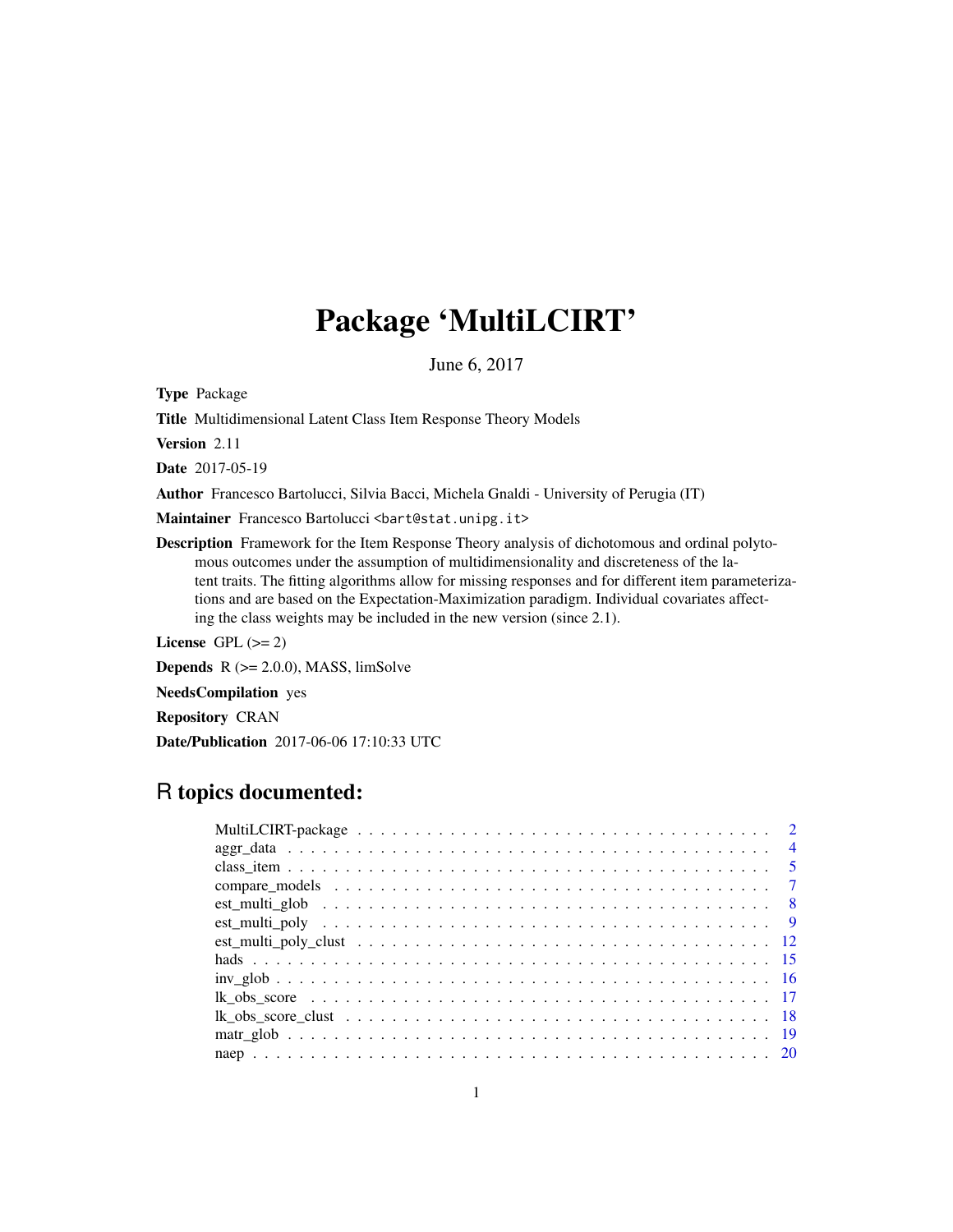<span id="page-1-0"></span>

| Index |  |
|-------|--|

MultiLCIRT-package *Multidimensional Latent Class (LC) Item Response Theory (IRT) Models*

#### Description

This package provides a flexible framework for the Item Response Theory (IRT) analysis of dichotomous and ordinal polytomous outcomes under the assumption of multidimensionality and discreteness of latent traits (abilities). Every level of the abilities identify a latent class of subjects. The fitting algorithms are based on the Expectation-Maximization (EM) paradigm and allow for missing responses and for different item parameterizations. The package also allows for the inclusion individual covariates affecting the class weights.

# Details

| Package: | MultiLCIRT |
|----------|------------|
| Type:    | Package    |
| Version: | 2.11       |
| Date:    | 2017-05-19 |
| License: | $GPL (=2)$ |

Function est\_multi\_poly performs the parameter estimation of the following IRT models, allowing for one or more latent traits:

- Binary responses: Rasch model, 2-Parameter Logistic (2PL) model;

- Ordinal polythomous responses: Samejima's Graded Response Model (GRM) and constrained versions with fixed discrimination parameters and/or additive decomposition of difficulty parameters (rating scale parameterization); Muraki's Generalized Partial Credit Model and constrained versions with fixed discrimination parameters and/or additive decomposition of difficulty parameters, such as Partial Credit Model and Rating Scale Model.

The basic input arguments for est\_multi\_poly are the person-item matrix of available response con-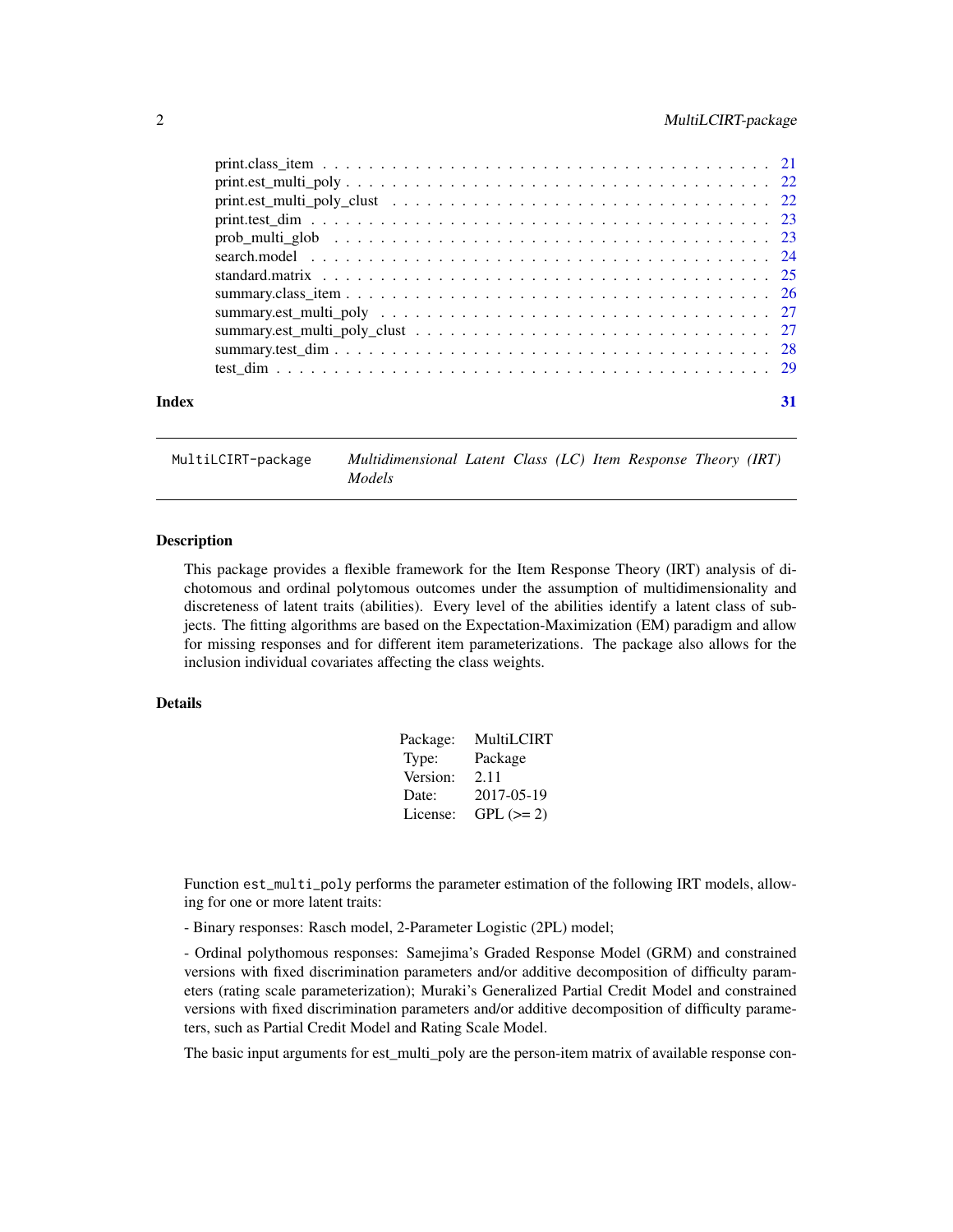# MultiLCIRT-package 3

figurations and the corresponding frequencies, the number of latent classes, the type of link function, the specification of constraints on the discriminating and difficulty item parameters, and the allocation of items to the latent traits. Missing responses are coded with NA, and units and items without responses are automatically removed.

Function test\_dim performs a likelihood ratio test to choose the optimal number of latent traits (or dimensions) by comparing nested models that differ in the number of latent traits, being all the other elements let equal (i.e., number of latent classes, type of link function, constraints on item parameters). The basic input arguments for test\_dim are similar as those for est\_multi\_poly.

Function class\_item performs a hierarchical clustering of items based on a specified LC IRT model. The basic input arguments are given by the number of latent classes, the type of model, and the constraints on the item parameters (only for polythomous responses). An allocation of items to the different latent traits is obtained depending on the cut-point of the resulting dendrogram.

#### Author(s)

Francesco Bartolucci, Silvia Bacci, Michela Gnaldi - University of Perugia (IT)

Maintainer: Francesco Bartolucci <br/> <br/>bart@stat.unipg.it>

#### References

Bartolucci, F. (2007), A class of multidimensional IRT models for testing unidimensionality and clustering items, *Psychometrika*, 72, 141-157.

Bacci, S., Bartolucci, F. and Gnaldi, M. (2014), A class of Multidimensional Latent Class IRT models for ordinal polytomous item responses, *Communication in Statistics - Theory and Methods*, 43, 787-800.

Bartolucci, F., Bacci, S. and Gnaldi, M. (2014), MultiLCIRT: An R package for multidimensional latent class item response models, *Computational Statistics and Data Analysis*, 71, 971-985.

#### Examples

```
## Estimation of different Multidimensional LC IRT models with binary
## responses
# Aggregate data
data(naep)
X = as.matrix(naep)
out = <math>aggr</math><sub>0</sub>data(X)S = out\dot{a}da
yv = out$freq
# Define matrix to allocate each item on one dimension
multi1 = rbind(c(1, 2, 9, 10), c(3, 5, 8, 11), c(4, 6, 7, 12))# Three-dimensional LC Rasch model with 4 latent classes
# less severe tolerance level to check convergence (to be modified)
out1 = est_multi_poly(S, yv, k=4, start=0, link=1, multi=multi1, tol=10^(-6))
```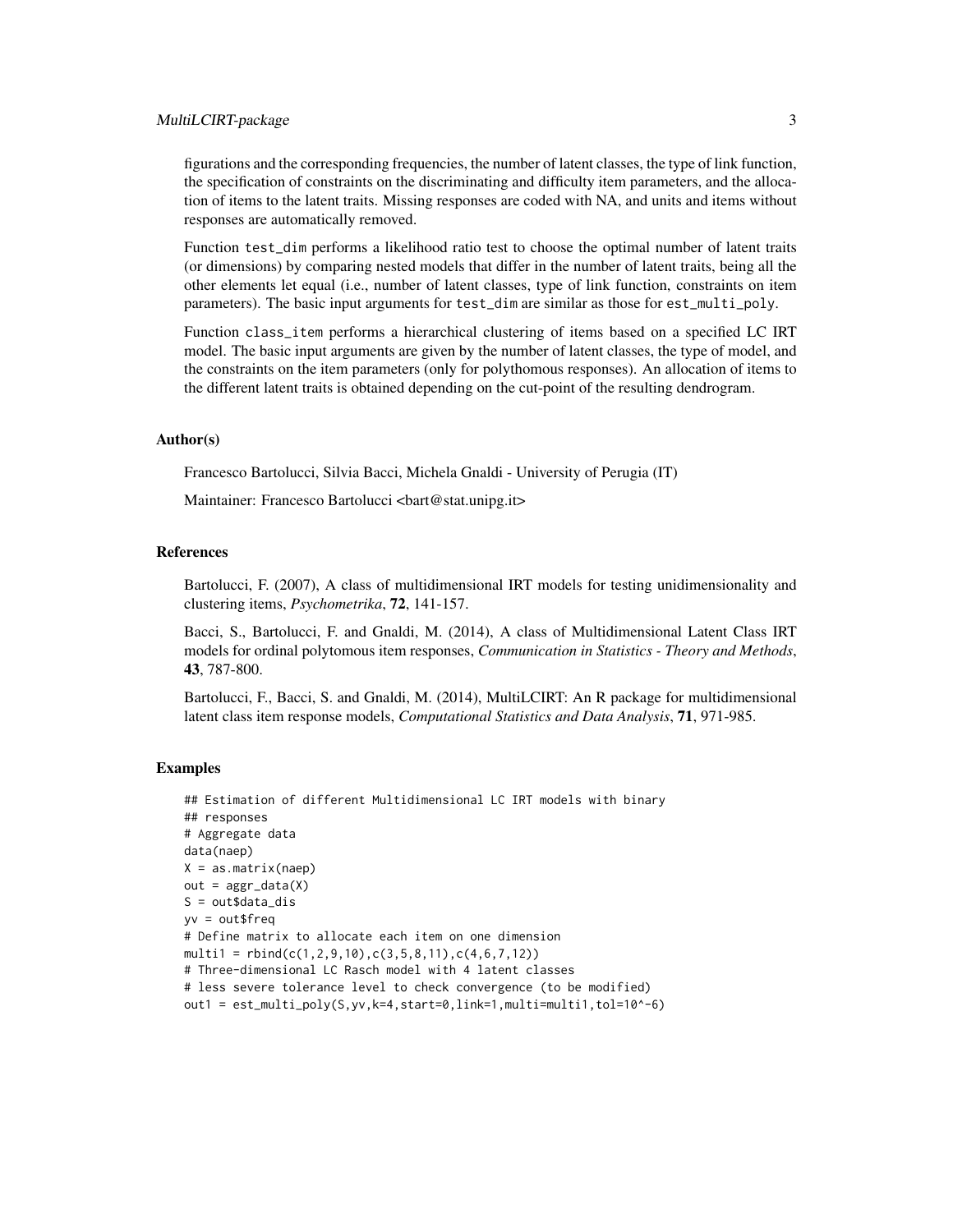<span id="page-3-0"></span>

# Description

Given a matrix of configurations (covariates and responses) unit-by-unit, this function finds the corresponding matrix of distinct configurations and the corresponding vector of frequencies (it does not work properly with missing data).

#### Usage

aggr\_data(data, disp=FALSE, fort=FALSE)

#### Arguments

| data | matrix of covariate and unit-by-unit response configurations |
|------|--------------------------------------------------------------|
| disp | to display partial results                                   |
| fort | to use fortran routines when possible                        |

#### Value

| data_dis | matrix of distinct configurations                                         |
|----------|---------------------------------------------------------------------------|
| frea     | vector of corresponding frequencies                                       |
| label    | the index of each provided response configuration among the distinct ones |

# Author(s)

Francesco Bartolucci - University of Perugia (IT)

# Examples

```
# draw a matrix of random responses and find distinct responses
X = matrix(sample(5,100,replace=TRUE),50,2)
out = <math>aggr\_data(X)</math># find the distinct responses and the corresponding vector of frequencies
# for naep data
data(naep)
X = as_matrix(naep)out = <math>aggr</math><sub>0</sub>data(X)length(out$freq)
```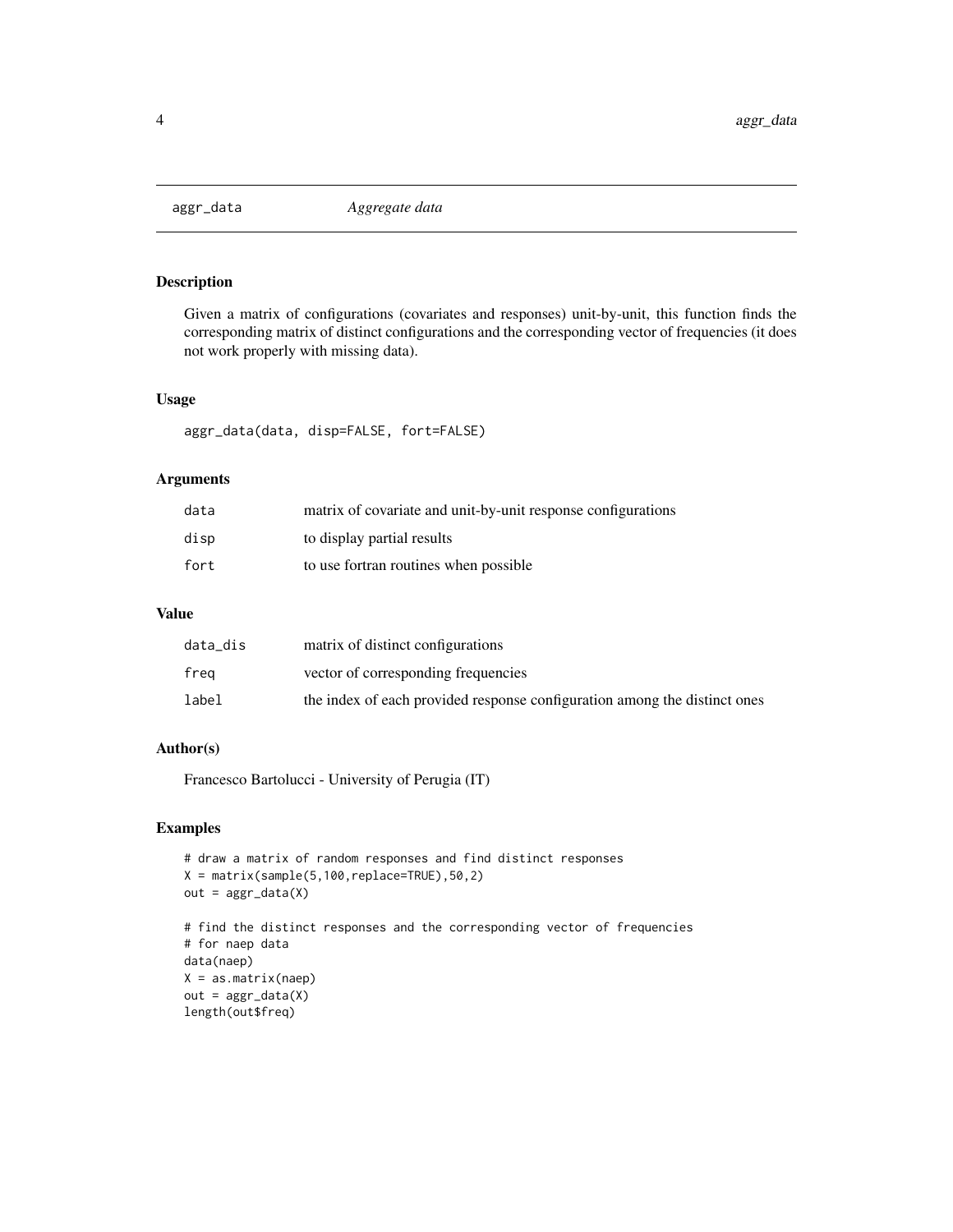<span id="page-4-0"></span>

# Description

It performs a hierarchical classification of a set of test items on the basis of the responses provided by a sample of subjects. The classification is based on a sequence of likelihood ratio tests between pairs of multidimensional models suitably formulated.

# Usage

class\_item(S, yv, k, link = 1, disc = 0, difl = 0, fort = FALSE, disp =  $FALSE, tol = 10^{\circ}-10)$ 

# Arguments

| S         | matrix of all response sequences observed at least once in the sample and listed<br>row-by-row (use 999 for missing response)                                                                                                                                                                                                                           |
|-----------|---------------------------------------------------------------------------------------------------------------------------------------------------------------------------------------------------------------------------------------------------------------------------------------------------------------------------------------------------------|
| <b>VV</b> | vector of the frequencies of every response configuration in S                                                                                                                                                                                                                                                                                          |
| k         | number of ability levels (or latent classes)                                                                                                                                                                                                                                                                                                            |
| link      | type of link function $(1 = \text{global logits}, 2 = \text{local logits})$ ; with global logits the<br>Graded Response model results; with local logits the Partial Credit results (with<br>dichotomous responses, global logits is the same as using local logits resulting<br>in the Rasch or the 2PL model depending on the value assigned to disc) |
| disc      | indicator of constraints on the discriminating indices $(0 = all equal to one, 1 =$<br>free)                                                                                                                                                                                                                                                            |
| dir1      | indicator of constraints on the difficulty levels $(0 = free, 1 = rating scale parametriza-$<br>tion)                                                                                                                                                                                                                                                   |
| fort      | to use fortran routines when possible                                                                                                                                                                                                                                                                                                                   |
| disp      | to display the likelihood evolution step by step                                                                                                                                                                                                                                                                                                        |
| tol       | tolerance level for convergence                                                                                                                                                                                                                                                                                                                         |
|           |                                                                                                                                                                                                                                                                                                                                                         |

# Value

| merge  | input for the dendrogram represented by the R function plot              |
|--------|--------------------------------------------------------------------------|
| height | input for the dendrogram represented by the R function plot              |
| 1k     | maximum log-likelihood of the model resulting from each aggregation      |
| np     | number of free parameters of the model resulting from each aggregation   |
| lk0    | maximum log-likelihood of the latent class model                         |
| np0    | number of free parameters of the latent class model                      |
| groups | list of groups resulting (step-by-step) from the hierarchical clustering |
| dend   | helust object to represent the histogram                                 |
| call   | command used to call the function                                        |
|        |                                                                          |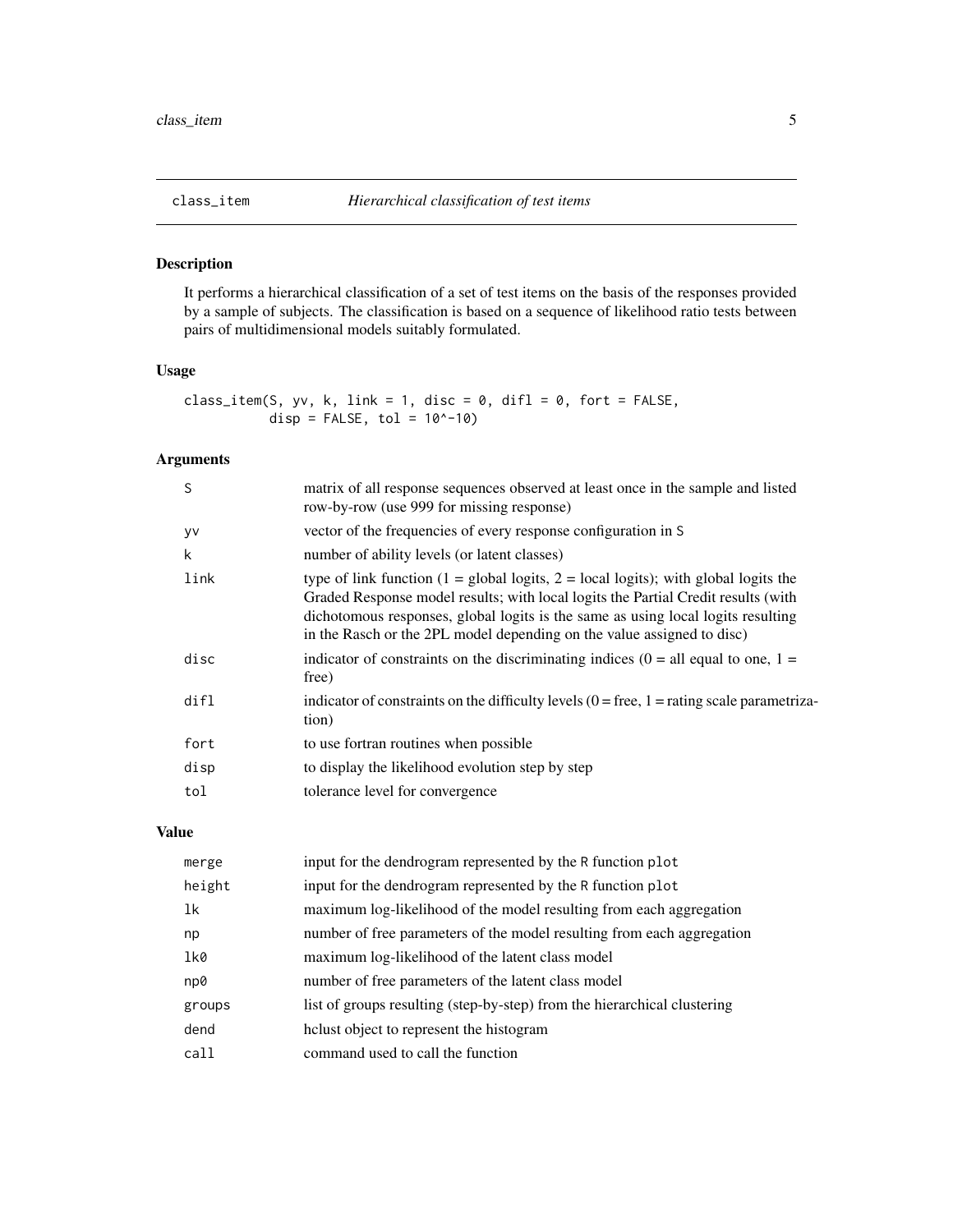#### Author(s)

Francesco Bartolucci, Silvia Bacci, Michela Gnaldi - University of Perugia (IT)

#### References

Bartolucci, F. (2007), A class of multidimensional IRT models for testing unidimensionality and clustering items, *Psychometrika*, 72, 141-157.

Bacci, S., Bartolucci, F. and Gnaldi, M. (2012), A class of Multidimensional Latent Class IRT models for ordinal polytomous item responses, *Technical report*, http://arxiv.org/abs/1201.4667.

#### Examples

```
## Not run:
## Model-based hierarchical classification of items from simulated data
# Setup
r = 6 # number of items
n = 1000 # sample size
bev = rep(0, r)k = r/2multi = rbind(1:(r/2),(r/2+1):r)L = chol(matrix(c(1, 0.6, 0.6, 1), 2, 2))data = matrix(0, n, r)model = 1# Create data
Th = matrix(rnorm(2*n),n,2)for(i in 1:n) for(j in 1:r){
if(i \leq r/2)pc = exp(Th[i, 1]-bev[j]); pc = pc/(1+pc)}else{
pc = exp(Th[i,2]-bev[j]); pc = pc/(1+pc)}
    data[i,j] = runif(1)}
# Aggregate data
out = aggr_data(data)
S = out\dot{a}ta\_dis
yv = out$freq
# Create dendrogram for items classification, by assuming k=3 latent
# classes and a Rasch parameterization
out = class_item(S,yv,k=3,link=1)
summary(out)
plot(out$dend)
## End(Not run)
## Not run:
## Model-based hierarchical classification of NAEP items
# Aggregate data
data(naep)
X = as_matrix(naep)out = <math>aggr\_data(X)</math>
```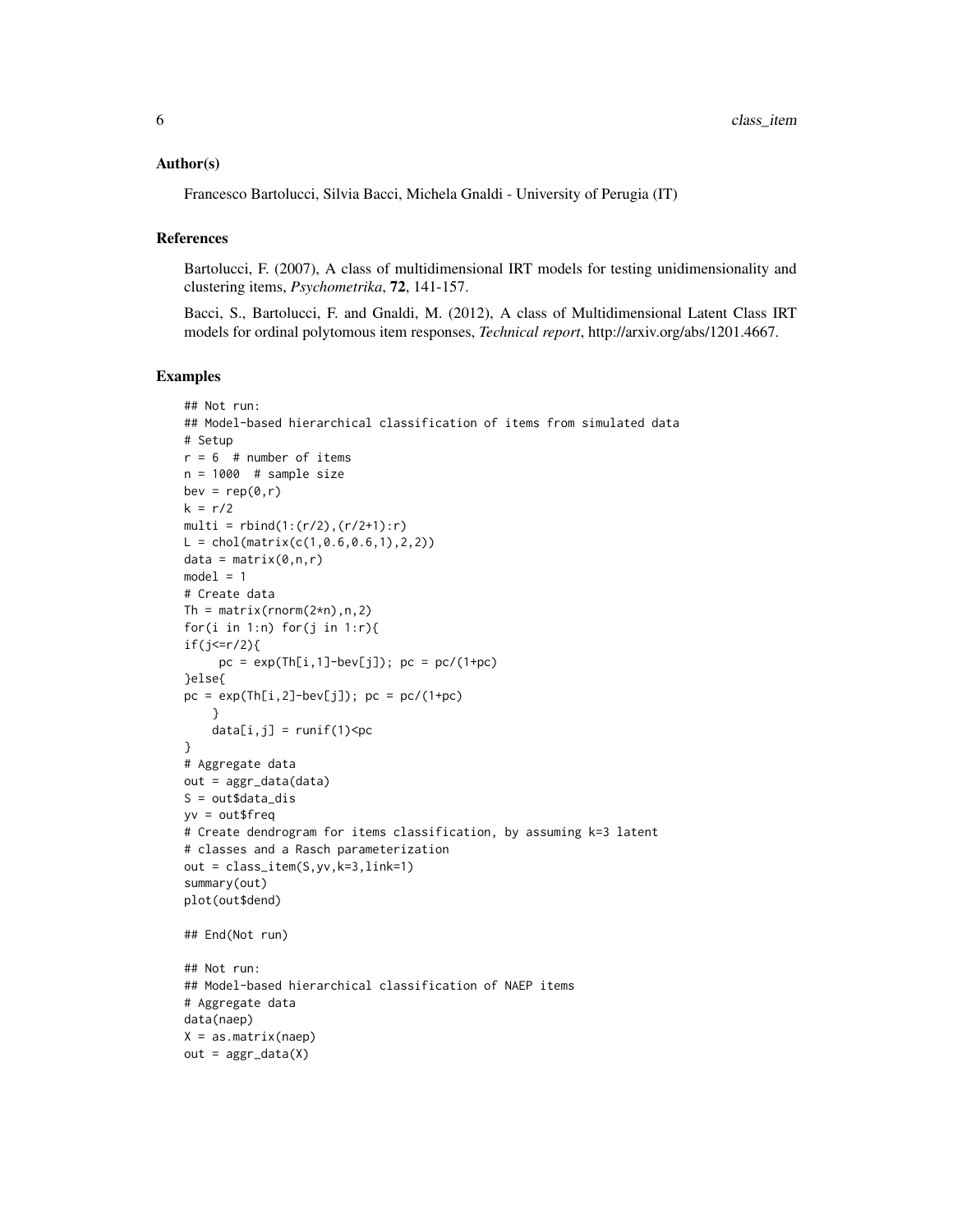<span id="page-6-0"></span>compare\_models 7

```
S = out\dot{a}ta\_dis
yv = out$freq
# Create dendrogram for items classification, by assuming k=4 latent
# classes and a Rasch parameterization
out = class_item(S,yv,k=4,link=1)
summary(out)
plot(out$dend)
```
## End(Not run)

compare\_models *Compare different models fitted by est\_multi\_poly*

# Description

Given different outputs provided by est\_multi\_poly, the function compare the different models providing a unified table.

#### Usage

```
compare_models(out1, out2, out3=NULL, out4=NULL, out5=NULL,
              nested=FALSE)
```
# Arguments

| out1   | output from the 1st fitting                              |
|--------|----------------------------------------------------------|
| out2   | output from the 2nd fitting                              |
| out3   | output from the 3rd fitting                              |
| out4   | output from the 4th fitting                              |
| out5   | output from the 5th fitting                              |
| nested | to compare each model with the first in terms of LR test |

#### Value

| table | table summarizing the comparison between the models |  |  |  |  |  |
|-------|-----------------------------------------------------|--|--|--|--|--|
|-------|-----------------------------------------------------|--|--|--|--|--|

# Author(s)

Francesco Bartolucci - University of Perugia (IT)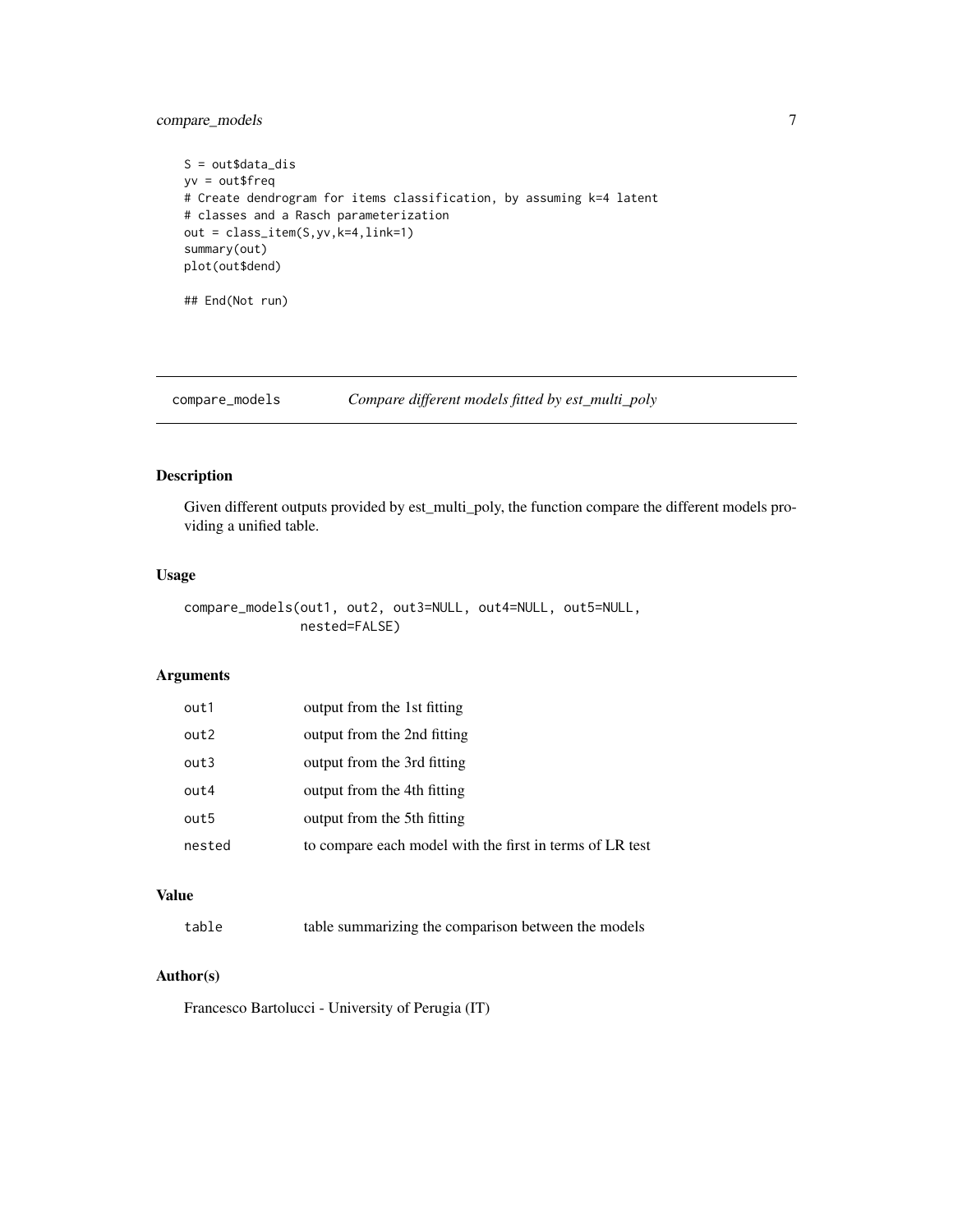<span id="page-7-0"></span>

#### Description

It estimates marginal regression models to datasets consisting of a categorical response and one or more covariates by a Fisher-scoring algorithm; this is an internal function.

#### Usage

```
est_multi_glob(Y, X, model, ind = 1:nrow(Y), be = NULL, Dis = NULL,
               dis = NULL, disp=FALSE, only_sc = FALSE, Int = NULL,
               der_single = FALSE)
```
# Arguments

| Υ          | matrix of response configurations                        |
|------------|----------------------------------------------------------|
| X          | array of all distinct covariate configurations           |
| mode1      | type of logit $(g = global, l = local, m = multinomial)$ |
| ind        | vector to link responses to covariates                   |
| be         | initial vector of regression coefficients                |
| Dis        | matrix for inequality constraints on be.                 |
| dis        | vector for inequality constraints on be.                 |
| disp       | to display partial output                                |
| only_sc    | to exit giving only the score                            |
| Int        | matrix of the fixed intercepts                           |
| der_single | to require single derivatives                            |

# Value

| be        | estimated vector of regression coefficients                           |
|-----------|-----------------------------------------------------------------------|
| 1k        | log-likelihood at convergence                                         |
| Pdis      | matrix of the probabilities for each distinct covariate configuration |
| P         | matrix of the probabilities for each covariate configuration          |
| <b>SC</b> | score                                                                 |
| <b>Sc</b> | single derivative (if der_single=TRUE)                                |

### Author(s)

Francesco Bartolucci - University of Perugia (IT)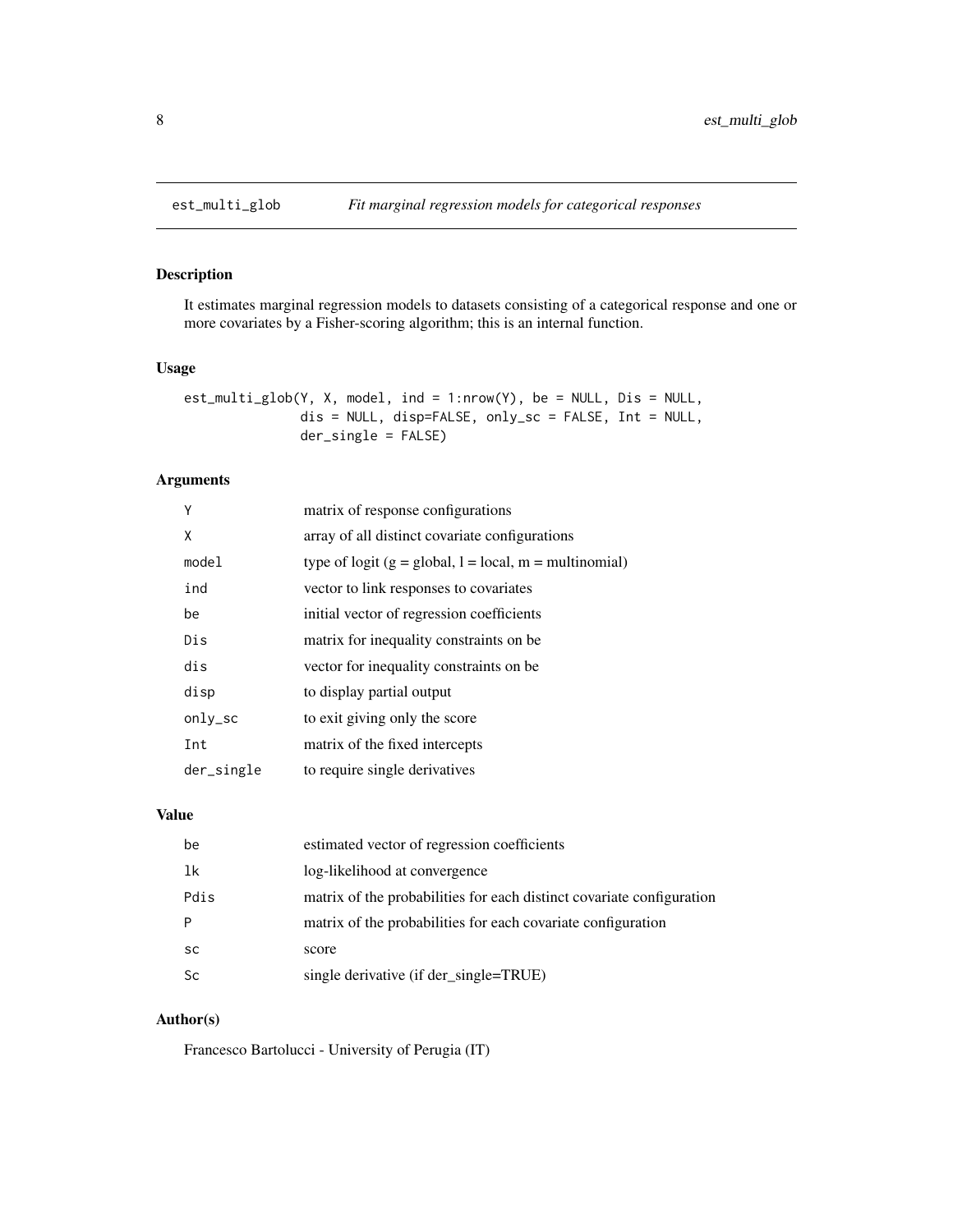# <span id="page-8-0"></span>est\_multi\_poly 9

## References

Colombi, R. and Forcina, A. (2001), Marginal regression models for the analysis of positive association of ordinal response variables, *Biometrika*, 88, 1007-1019.

Glonek, G. F. V. and McCullagh, P. (1995), Multivariate logistic models, *Journal of the Royal Statistical Society, Series B*, 57, 533-546.

est\_multi\_poly *Estimate multidimensional LC IRT model for dichotomous and polytomous responses*

# Description

The function performs maximum likelihood estimation of the parameters of the IRT models assuming a discrete distribution for the ability. Every ability level corresponds to a latent class of subjects in the reference population. Maximum likelihood estimation is based on Expectation- Maximization algorithm.

#### Usage

| est_multi_poly(S, yv = rep(1,ns), k, X = NULL, start = 0, link = 0, |
|---------------------------------------------------------------------|
| $disc = 0$ , $diff = 0$ , multi = NULL, $piv = NULL$ ,              |
| $Phi = NULL$ , gac = NULL, De = NULL, fort = FALSE,                 |
| $tol = 10^{\circ} - 10$ , disp = FALSE, output = FALSE,             |
| $out\_se = FALSE, glob = FALSE)$                                    |

| S         | matrix of all response sequences observed at least once in the sample and listed<br>row-by-row (use NA for missing response)                                                                                                                                                                                                                                                                                            |
|-----------|-------------------------------------------------------------------------------------------------------------------------------------------------------------------------------------------------------------------------------------------------------------------------------------------------------------------------------------------------------------------------------------------------------------------------|
| <b>VV</b> | vector of the frequencies of every response configuration in S                                                                                                                                                                                                                                                                                                                                                          |
| k         | number of ability levels (or latent classes)                                                                                                                                                                                                                                                                                                                                                                            |
| X         | matrix of covariates that affects the weights                                                                                                                                                                                                                                                                                                                                                                           |
| start     | method of initialization of the algorithm $(0 =$ deterministic, $1 =$ random, $2 =$<br>arguments given as input)                                                                                                                                                                                                                                                                                                        |
| link      | type of link function (0 = no link function, 1 = global logits, 2 = local log-<br>its); with no link function the Latent Class model results; with global logits the<br>Graded Response model results; with local logits the Partial Credit results (with<br>dichotomous responses, global logits is the same as using local logits resulting<br>in the Rasch or the 2PL model depending on the value assigned to disc) |
| disc      | indicator of constraints on the discriminating indices $(0 = all equal to one, 1 =$<br>free)                                                                                                                                                                                                                                                                                                                            |
| dir1      | indicator of constraints on the difficulty levels $(0 = free, 1 = rating scale param-$<br>eterization)                                                                                                                                                                                                                                                                                                                  |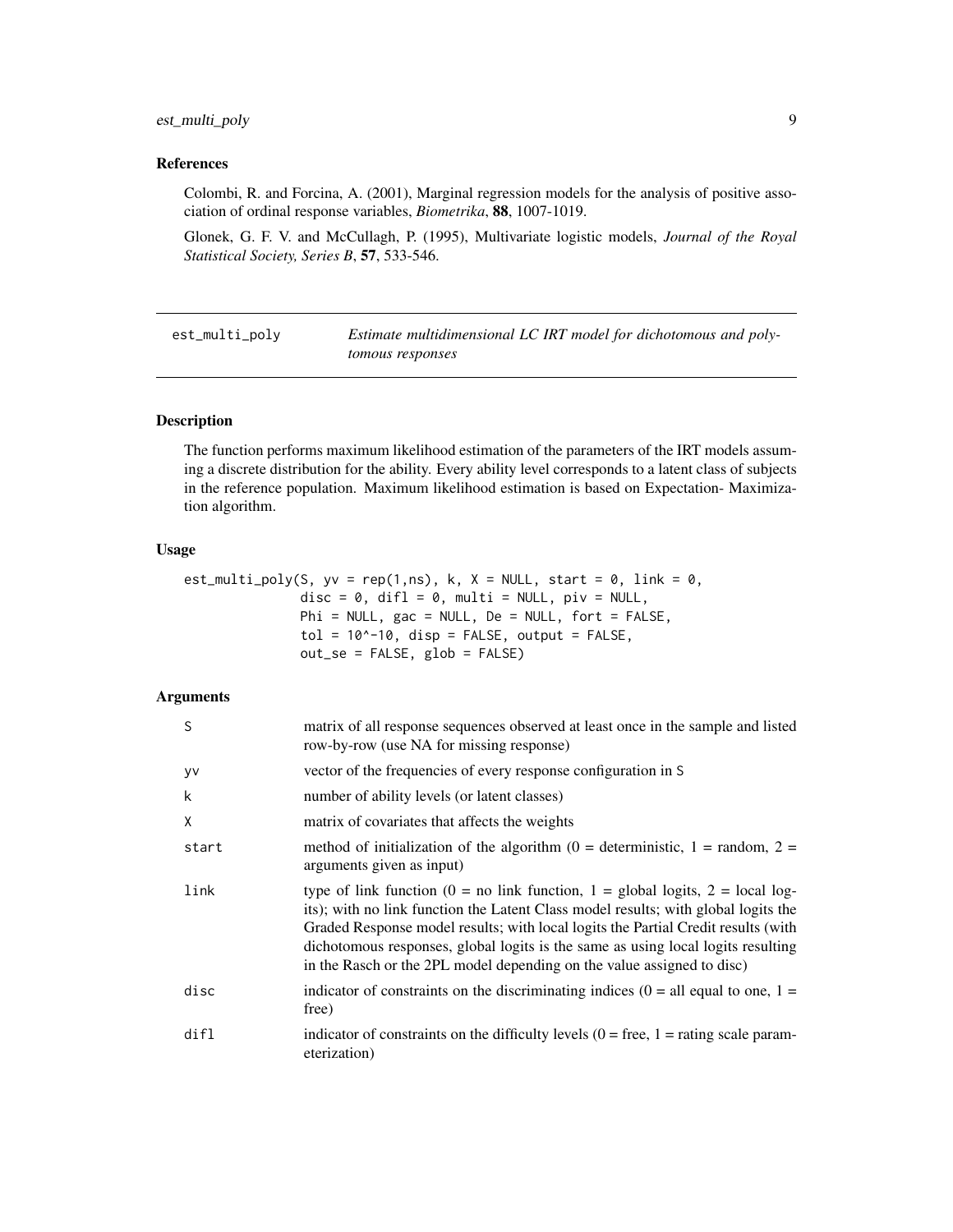| multi  | matrix with a number of rows equal to the number of dimensions and elements<br>in each row equal to the indices of the items measuring the dimension corre-<br>sponding to that row |
|--------|-------------------------------------------------------------------------------------------------------------------------------------------------------------------------------------|
| piv    | initial value of the vector of weights of the latent classes (if start=2)                                                                                                           |
| Phi    | initial value of the matrix of the conditional response probabilities (if start=2)                                                                                                  |
| gac    | initial value of the complete vector of discriminating indices (if start=2)                                                                                                         |
| De     | initial value of regression coefficients for the covariates (if start=2)                                                                                                            |
| fort   | to use fortran routines when possible                                                                                                                                               |
| tol    | tolerance level for checking convergence of the algorithm as relative difference<br>between consecutive log-likelihoods                                                             |
| disp   | to display the likelihood evolution step by step                                                                                                                                    |
| output | to return additional outputs (Phi, Pp, Piv)                                                                                                                                         |
| out_se | to return standard errors                                                                                                                                                           |
| glob   | to use global logits in the covariates                                                                                                                                              |
|        |                                                                                                                                                                                     |

# Value

| piv   | estimated vector of weights of the latent classes (average of the weights in case<br>of model with covariates)         |
|-------|------------------------------------------------------------------------------------------------------------------------|
| Th    | estimated matrix of ability levels for each dimension and latent class                                                 |
| Bec   | estimated vector of difficulty levels for every item (split in two vectors if diff=1)                                  |
| gac   | estimated vector of discriminating indices for every item (with all elements<br>equal to 1 with Rasch parametrization) |
| fv    | vector indicating the reference item chosen for each latent dimension                                                  |
| Phi   | array of the conditional response probabilities for every item and latent class                                        |
| De    | matrix of regression coefficients for the multinomial logit model on the class<br>weights                              |
| Piv   | matrix of the weights for every response configuration (if output=TRUE)                                                |
| Pp    | matrix of the posterior probabilities for each response configuration and latent<br>class (if output=TRUE)             |
| 1k    | log-likelhood at convergence of the EM algorithm                                                                       |
| np    | number of free parameters                                                                                              |
| aic   | Akaike Information Criterion index                                                                                     |
| bic   | Bayesian Information Criterion index                                                                                   |
| ent   | Etropy index to measure the separation of classes                                                                      |
| lkv   | Vector to trace the log-likelihood evolution across iterations (if output=TRUE)                                        |
| seDe  | Standard errors for De (if output=TRUE)                                                                                |
| separ | Standard errors for vector of parameters containing Th and Be (if out_se=TRUE)                                         |
| sega  | Standard errors for vector of discrimination indices (if out se=TRUE)                                                  |
| Vn    | Estimated variance-covariance matrix for all parameter estimates (if output=TRUE)                                      |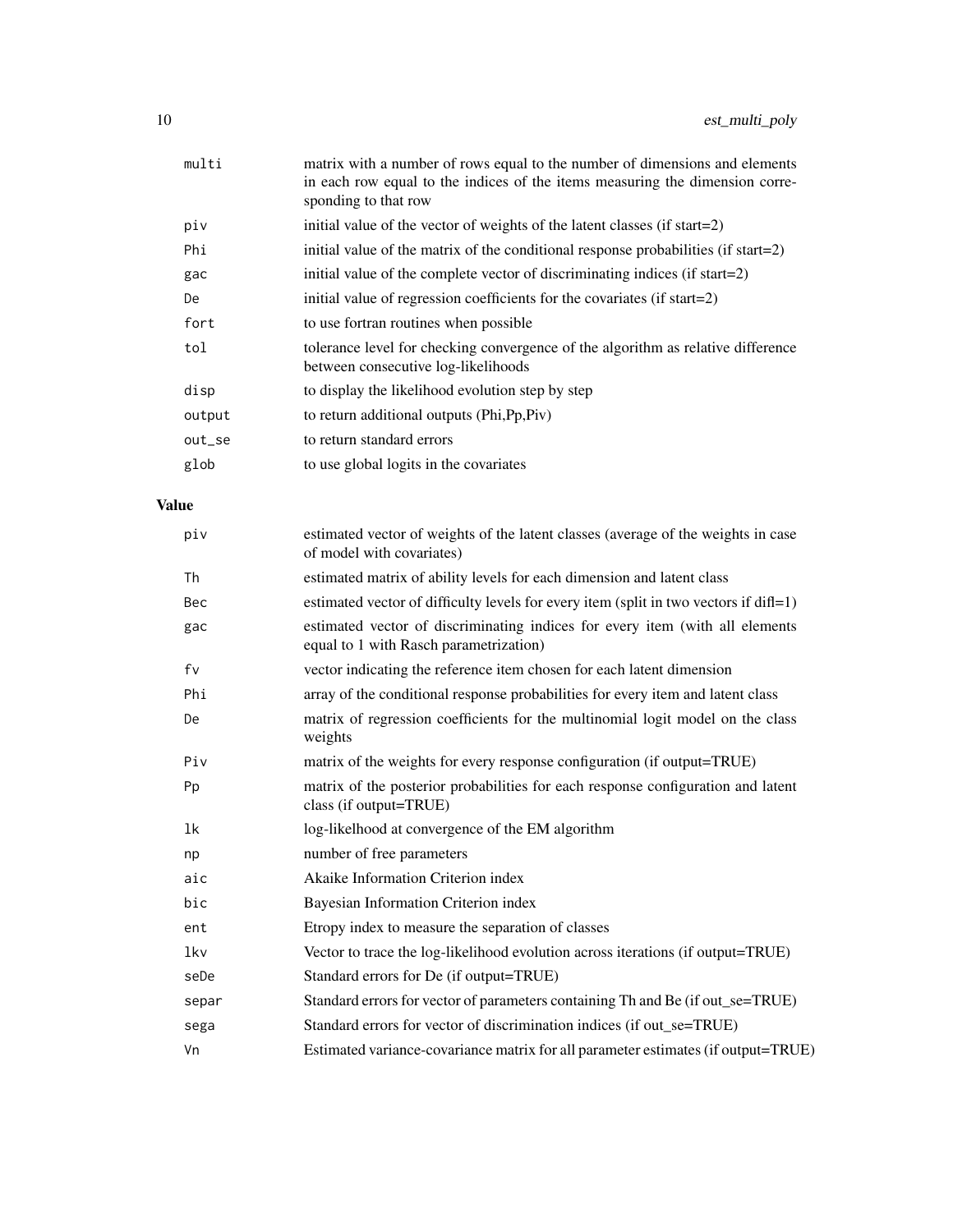#### Author(s)

Francesco Bartolucci, Silvia Bacci, Michela Gnaldi - University of Perugia (IT)

#### References

Bartolucci, F. (2007), A class of multidimensional IRT models for testing unidimensionality and clustering items, *Psychometrika*, 72, 141-157.

Bacci, S., Bartolucci, F. and Gnaldi, M. (2014), A class of Multidimensional Latent Class IRT models for ordinal polytomous item responses, *Communication in Statistics - Theory and Methods*, 43, 787-800.

#### Examples

```
## Estimation of different Multidimensional LC IRT models with binary
# responses
# Aggregate data
data(naep)
X = as_matrix(naep)out = <math>aggr</math><sub>0</sub>data(X)S = out\dot{a}ta\_dis
yv = out$freq
# Define matrix to allocate each item to one dimension
multi1 = rbind(c(1, 2, 9, 10), c(3, 5, 8, 11), c(4, 6, 7, 12))# Three-dimensional Rasch model with 3 latent classes
# the tolerance level has been rise to increase the speed (to be reported
# to a smaller value)
out1 = est_multi_poly(S, yv, k=3, start=0, link=1, multi=multi1, tol=10^(-6))## Not run:
# Three-dimensional 2PL model with 3 latent classes
out2 = est_multi_poly(S,yv,k=3,start=0,link=1,disc=1,multi=multi1)
## End(Not run)
## Not run:
## Estimation of different Multidimensional LC IRT models with ordinal
# responses
# Aggregate data
data(hads)
X = as_matrix(hads)out = <math>aggr\_data(X)</math>S = out\dot{a}ta\_dis
yv = out$freq
# Define matrix to allocate each item to one dimension
multi1 = rbind(c(2,6,7,8,10,11,12),c(1,3,4,5,9,13,14))# Bidimensional LC Graded Response Model with 3 latent classes
# (free discriminating and free difficulty parameters)
out1 = est_multi_poly(S,yv,k=3,start=0,link=1,disc=1,multi=multi1)
# Bidimensional LC Partial Credit Model with 3 latent classes
# (constrained discrimination and free difficulty parameters)
out2 = est_multi_poly(S,yv,k=3,start=0,link=2,multi=multi1)
# Bidimensional LC Rating Scale Model with 3 latent classes
```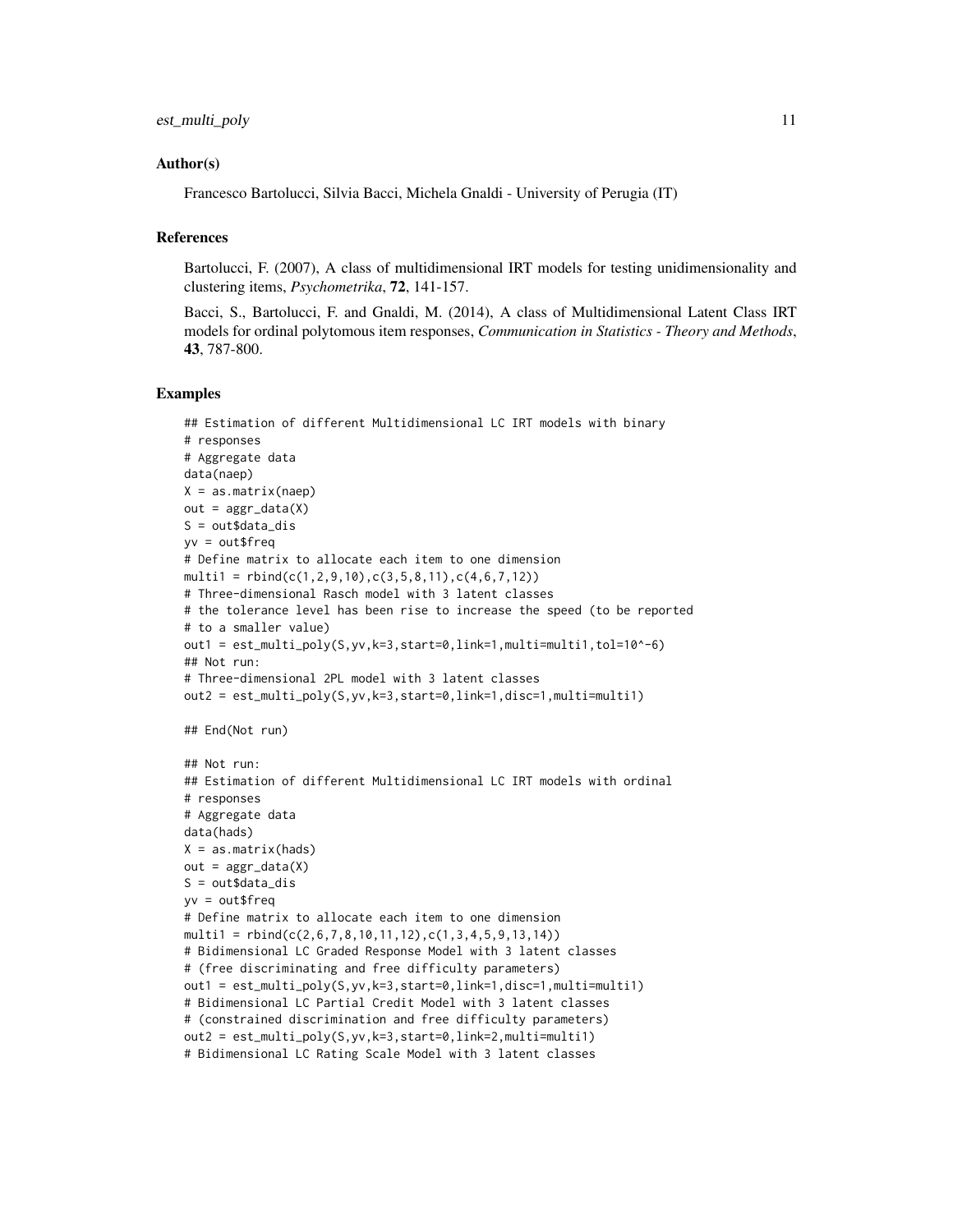```
# (constrained discrimination and constrained difficulty parameters)
out3 = est_multi_poly(S,yv,k=3,start=0,link=2,difl=1,multi=multi1)
## End(Not run)
## Not run:
## Estimation of LC model with covariates
# gerate covariates
be = c(0, 1, -1)X = matrix(rnorm(2000),1000,2)
u = \text{cbind}(1, X)p = exp(u)/(1+exp(u))c = 1 + (runif(1000) < p)Y = matrix(0, 1000, 5)la = c(0.3, 0.7)for(i in 1:1000) Y[i,] = runif(5) <la[c[i]]
# fit the model with k=2 and k=3 classes
out1 = est_multi_poly(Y,k=2,X=X)
out2 = est_multi_poly(Y,k=3,X=X)
# fit model with k=2 and k=3 classes in fortran
out3 = est_multi_poly(Y,k=2,X=X,fort=TRUE)
out4 = est_multi_poly(Y,k=3,X=X,fort=TRUE)
## End(Not run)
```
est\_multi\_poly\_clust *Estimate multidimensional and multilevel LC IRT model for dichotomous and polytomous responses*

#### **Description**

The function performs maximum likelihood estimation of the parameters of the IRT models assuming a discrete distribution for the ability and a discrete distribution for the latent variable at cluster level. Every ability level corresponds to a latent class of subjects in the reference population. Maximum likelihood estimation is based on Expectation- Maximization algorithm.

#### Usage

```
est_multi_poly_clust(S, kU, kV, W = NULL, X = NULL, clust,
                       start = 0, link = 0, disc = 0, difl = 0,
                       multi = 1:J, piv = NULL, Phi = NULL,
                       \text{gac} = \text{NULL}, DeU = NULL, DeV = NULL,
                       fort = FALSE, tol = 10^{\circ}-10, disp = FALSE,
                       output = FALSE)
```
#### Arguments

S matrix of all response sequences observed at least once in the sample and listed row-by-row (use NA for missing response)

<span id="page-11-0"></span>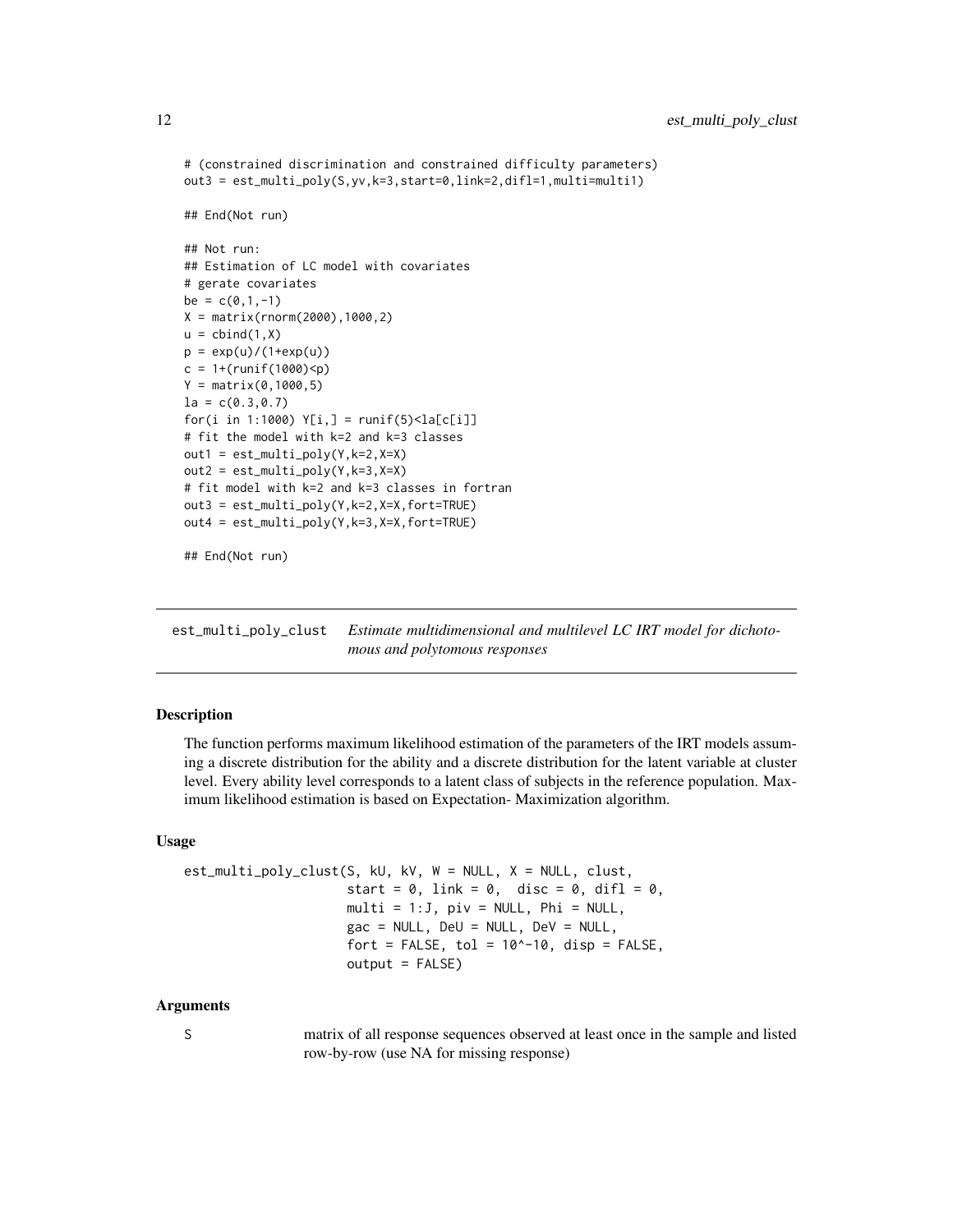| kU     | number of support points (or latent classes at cluster level)                                                                                                                                                                                                                                                                                                                                                           |
|--------|-------------------------------------------------------------------------------------------------------------------------------------------------------------------------------------------------------------------------------------------------------------------------------------------------------------------------------------------------------------------------------------------------------------------------|
| k٧     | number of ability levels (or latent classes at individual level)                                                                                                                                                                                                                                                                                                                                                        |
| W      | matrix of covariates that affects the weights at cluster level                                                                                                                                                                                                                                                                                                                                                          |
| X      | matrix of covariates that affects the weights at individual level                                                                                                                                                                                                                                                                                                                                                       |
| clust  | vector of cluster indicator for each unit                                                                                                                                                                                                                                                                                                                                                                               |
| start  | method of initialization of the algorithm ( $0 =$ deterministic, $1 =$ random, $2 =$<br>arguments given as input)                                                                                                                                                                                                                                                                                                       |
| link   | type of link function (0 = no link function, 1 = global logits, 2 = local log-<br>its); with no link function the Latent Class model results; with global logits the<br>Graded Response model results; with local logits the Partial Credit results (with<br>dichotomous responses, global logits is the same as using local logits resulting<br>in the Rasch or the 2PL model depending on the value assigned to disc) |
| disc   | indicator of constraints on the discriminating indices ( $0 =$ all equal to one, $1 =$<br>free)                                                                                                                                                                                                                                                                                                                         |
| difl   | indicator of constraints on the difficulty levels $(0 = free, 1 = rating scale param-$<br>eterization)                                                                                                                                                                                                                                                                                                                  |
| multi  | matrix with a number of rows equal to the number of dimensions and elements<br>in each row equal to the indices of the items measuring the dimension corre-<br>sponding to that row                                                                                                                                                                                                                                     |
| piv    | initial value of the vector of weights of the latent classes (if start=2)                                                                                                                                                                                                                                                                                                                                               |
| Phi    | initial value of the matrix of the conditional response probabilities (if start=2)                                                                                                                                                                                                                                                                                                                                      |
| gac    | initial value of the complete vector of discriminating indices (if start=2)                                                                                                                                                                                                                                                                                                                                             |
| DeU    | initial value of regression coefficients for the covariates in W (if start=2)                                                                                                                                                                                                                                                                                                                                           |
| DeV    | initial value of regression coefficients for the covariates in $X$ (if start=2)                                                                                                                                                                                                                                                                                                                                         |
| fort   | to use fortran routines when possible                                                                                                                                                                                                                                                                                                                                                                                   |
| tol    | tolerance level for checking convergence of the algorithm as relative difference<br>between consecutive log-likelihoods                                                                                                                                                                                                                                                                                                 |
| disp   | to display the likelihood evolution step by step                                                                                                                                                                                                                                                                                                                                                                        |
| output | to return additional outputs (Phi, Pp, Piv)                                                                                                                                                                                                                                                                                                                                                                             |

# Value

| piv | estimated vector of weights of the latent classes (average of the weights in case<br>of model with covariates)         |
|-----|------------------------------------------------------------------------------------------------------------------------|
| Th  | estimated matrix of ability levels for each dimension and latent class                                                 |
| Bec | estimated vector of difficulty levels for every item (split in two vectors if $diff=1$ )                               |
| gac | estimated vector of discriminating indices for every item (with all elements<br>equal to 1 with Rasch parametrization) |
| fv  | vector indicating the reference item chosen for each latent dimension                                                  |
| Phi | array of the conditional response probabilities for every item and latent class                                        |
| De  | matrix of regression coefficients for the multinomial logit model on the class<br>weights                              |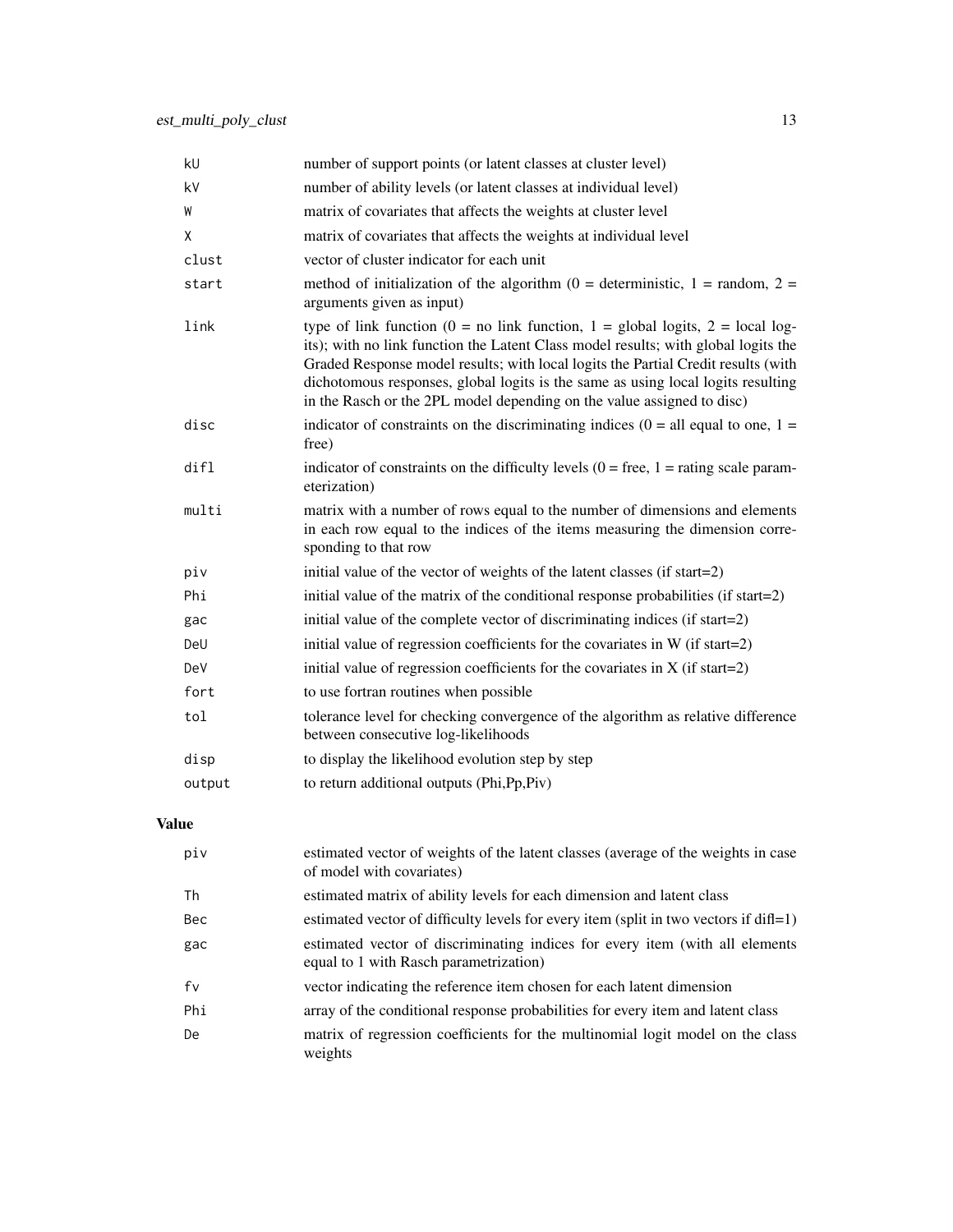| Piv   | matrix of the weights for every response configuration (if output=TRUE)                                    |
|-------|------------------------------------------------------------------------------------------------------------|
| Pp    | matrix of the posterior probabilities for each response configuration and latent<br>class (if output=TRUE) |
| 1k    | log-likelhood at convergence of the EM algorithm                                                           |
| np    | number of free parameters                                                                                  |
| aic   | Akaike Information Criterion index                                                                         |
| bic   | Bayesian Information Criterion index                                                                       |
| ent   | Etropy index to measure the separation of classes                                                          |
| lkv   | Vector to trace the log-likelihood evolution across iterations (if output=TRUE)                            |
| seDe  | Standard errors for De (if output=TRUE)                                                                    |
| separ | Standard errors for vector of parameters containing Th and Be (if output=TRUE)                             |
| sega  | Standard errors for vector of discrimination indices (if output=TRUE)                                      |
| ٧n    | Estimated variance-covariance matrix for all parameter estimates (if output=TRUE)                          |
|       |                                                                                                            |

#### Author(s)

Francesco Bartolucci, Silvia Bacci, Michela Gnaldi - University of Perugia (IT)

#### References

Bartolucci, F. (2007), A class of multidimensional IRT models for testing unidimensionality and clustering items, *Psychometrika*, 72, 141-157.

Bacci, S., Bartolucci, F. and Gnaldi, M. (2014), A class of Multidimensional Latent Class IRT models for ordinal polytomous item responses, *Communication in Statistics - Theory and Methods*, 43, 787-800.

#### Examples

```
## Not run:
# generate covariate at cluster level
nclust = 200
W = matrix(round(rnorm(nclust)*2,0)/2,nclust,1)la = \exp(W) / (1 + exp(W))U = 1+1*(runif(nclust)\langle la)clust = NULL
for(h in 1:nclust){
nh = round(runif(1,5,20))clust = c(clust,h*rep(1,nh))}
n = length(clust)
# generate covariates
DeV = rbind(c(1.75, 1.5), c(-0.25, -1.5), c(-0.5, -1), c(0.5, 1))X = matrix(round(rnorm(2*n)*2,0)/2,n,2)Piv = cbind(0,cbind(U[clust]==1,U[clust]==2,X)%*%DeV)
Piv = exp(Piv)*(1/rowSums(exp(Piv)))
```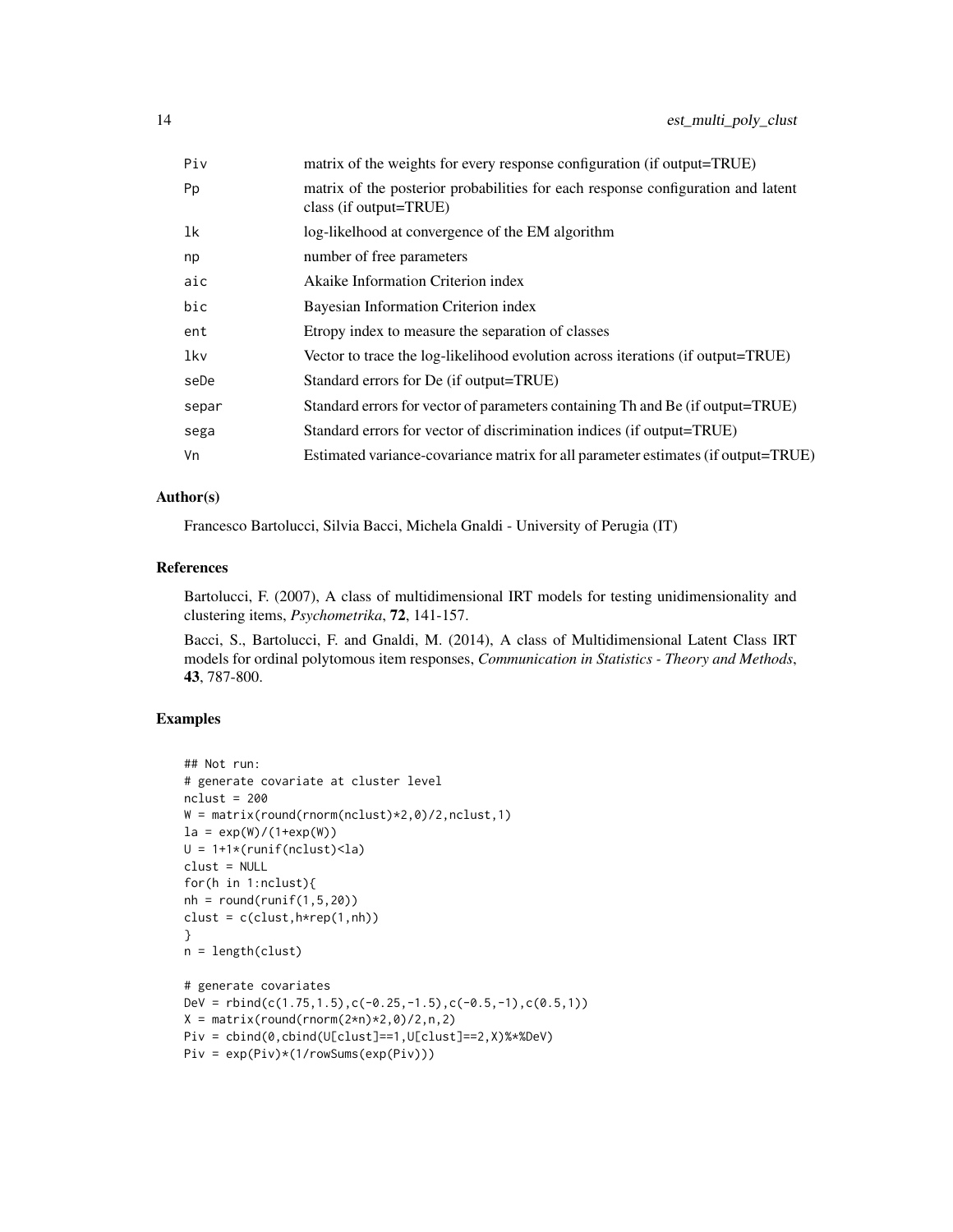#### <span id="page-14-0"></span>hads and the contract of the contract of the contract of the contract of the contract of the contract of the contract of the contract of the contract of the contract of the contract of the contract of the contract of the c

```
V = rep(0, n)for(i in 1:n) V[i] = which(rmultinom(1,1,Piv[i,])==1)
# generate responses
la = c(0.2, 0.5, 0.8)Y = matrix(0, n, 10)for(i in 1:n) Y[i,] = runif(10) < la[V[i]]# fit the model with k1=3 and k2=2 classes
out1 = est_multi_poly_clust(Y,kU=2,kV=3,W=W,X=X,clust=clust)
out2 = est_multi_poly_clust(Y,kU=2,kV=3,W=W,X=X,clust=clust,disp=TRUE,
                            output=TRUE)
out3 = est_multi_poly_clust(Y,kU=2,kV=3,W=W,X=X,clust=clust,disp=TRUE,
                            output=TRUE,start=2,Phi=out2$Phi,gac=out2$gac,
                            DeU=out2$DeU,DeV=out2$DeV)
# Rasch
out4 = est_multi_poly_clust(Y,kU=2,kV=3,W=W,X=X,clust=clust,link=1,
                            disp=TRUE,output=TRUE)
out5 = est_multi_poly_clust(Y,kU=2,kV=3,W=W,X=X,clust=clust,link=1,
                            disc=1,disp=TRUE,output=TRUE)
## End(Not run)
```
hads *Dataset about measurement of anxiety and depression in oncological patients*

#### Description

This data set contains the responses of 201 oncological patients to 14 ordinal polytomous items that measure anxiety (7 items) and depression (7 items), according to the Hospital Anxiety and Depression Scale questionnaire.

#### Usage

data(hads)

#### Format

A data frame with 201 observations on 14 items:

- item1 measure of depression
- item2 measure of anxiety
- item3 measure of depression
- item4 measure of depression
- item5 measure of depression
- item6 measure of anxiety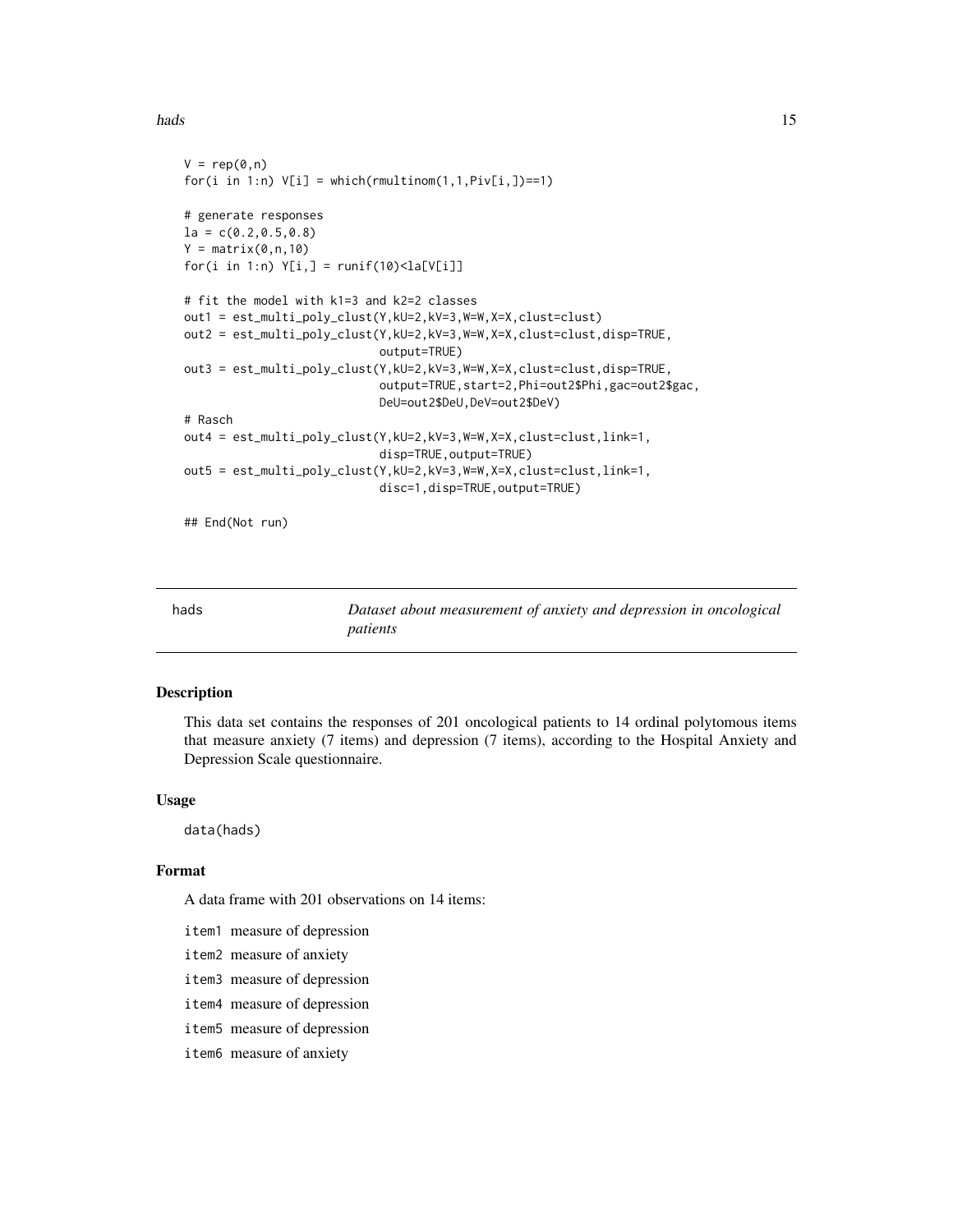item7 measure of anxiety

- item8 measure of anxiety
- item9 measure of depression
- item10 measure of anxiety
- item11 measure of anxiety
- item12 measure of anxiety
- item13 measure of depression
- item14 measure of depression

#### Details

All items have 4 response categories: the minimum value 0 corresponds to a low level of anxiety or depression, whereas the maximum value 3 corresponds to a high level of anxiety or depression.

#### References

Zigmond, A. and Snaith, R. (1983), The hospital anxiety and depression scale, *Acta Psychiatrika Scandinavica*, 67, 361-370.

#### Examples

data(hads) ## maybe str(hads) str(hads)

inv\_glob *Invert marginal logits*

#### Description

Function used within est\_multi\_glob to invert marginal logits and fit the marginal regression model; this is an internal function.

#### Usage

 $inv_glob(\text{eta}, \text{type} = "g", \text{der} = F)$ 

| eta  | vector of logits                                                                                                                                                 |
|------|------------------------------------------------------------------------------------------------------------------------------------------------------------------|
| type | type of logit $(l = local-logits, g = global-logits)$                                                                                                            |
| der  | indicator that the derivative of the canonical parameters with respect to the vec-<br>tor of marginal logits is required ( $F = not required$ , $T = required$ ) |

<span id="page-15-0"></span>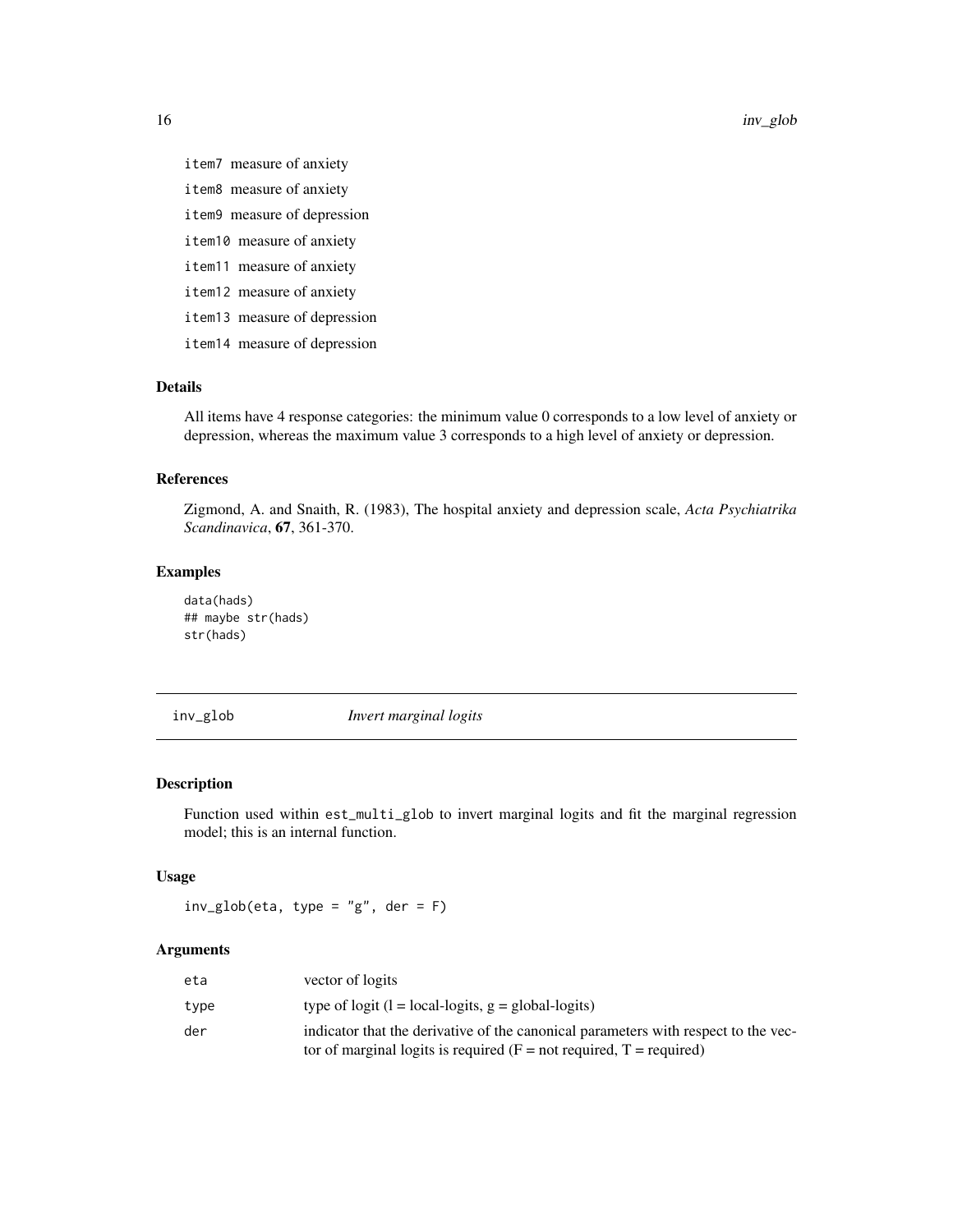#### <span id="page-16-0"></span>Value

| D | vector of probabilities                                                                                 |
|---|---------------------------------------------------------------------------------------------------------|
|   | derivative of the canonical parameters with respect to the vector of marginal<br>logits (if $der = T$ ) |

# Author(s)

Francesco Bartolucci - University of Perugia (IT)

# References

Colombi, R. and Forcina, A. (2001), Marginal regression models for the analysis of positive association of ordinal response variables, *Biometrika*, 88, 1007-1019.

Glonek, G. F. V. and McCullagh, P. (1995), Multivariate logistic models, *Journal of the Royal Statistical Society, Series B*, 57, 533-546.

lk\_obs\_score *Compute observed log-likelihood and score*

#### Description

Function used within est\_multi\_poly to compute observed log-likelihood and score.

#### Usage

```
lk_obs_score(par_comp, lde, lpar, lga, S, R, yv, k, rm, l, J, fv, link,
        disc, indga, glob, refitem, miss, ltype, XXdis, Xlabel,
        ZZ0, fort)
```

| par_comp | complete vector of parameters          |
|----------|----------------------------------------|
| lde      | length of de                           |
| lpar     | length of par                          |
| lga      | length of ga                           |
| S        | matrix of responses                    |
| R        | matrix of observed responses indicator |
| yv       | vector of frequencies                  |
| k        | number of latent classes               |
| rm       | number of dimensions                   |
| 1        | number of respise categories           |
| J        | number of items                        |
| fv       | indicator of constrained parameters    |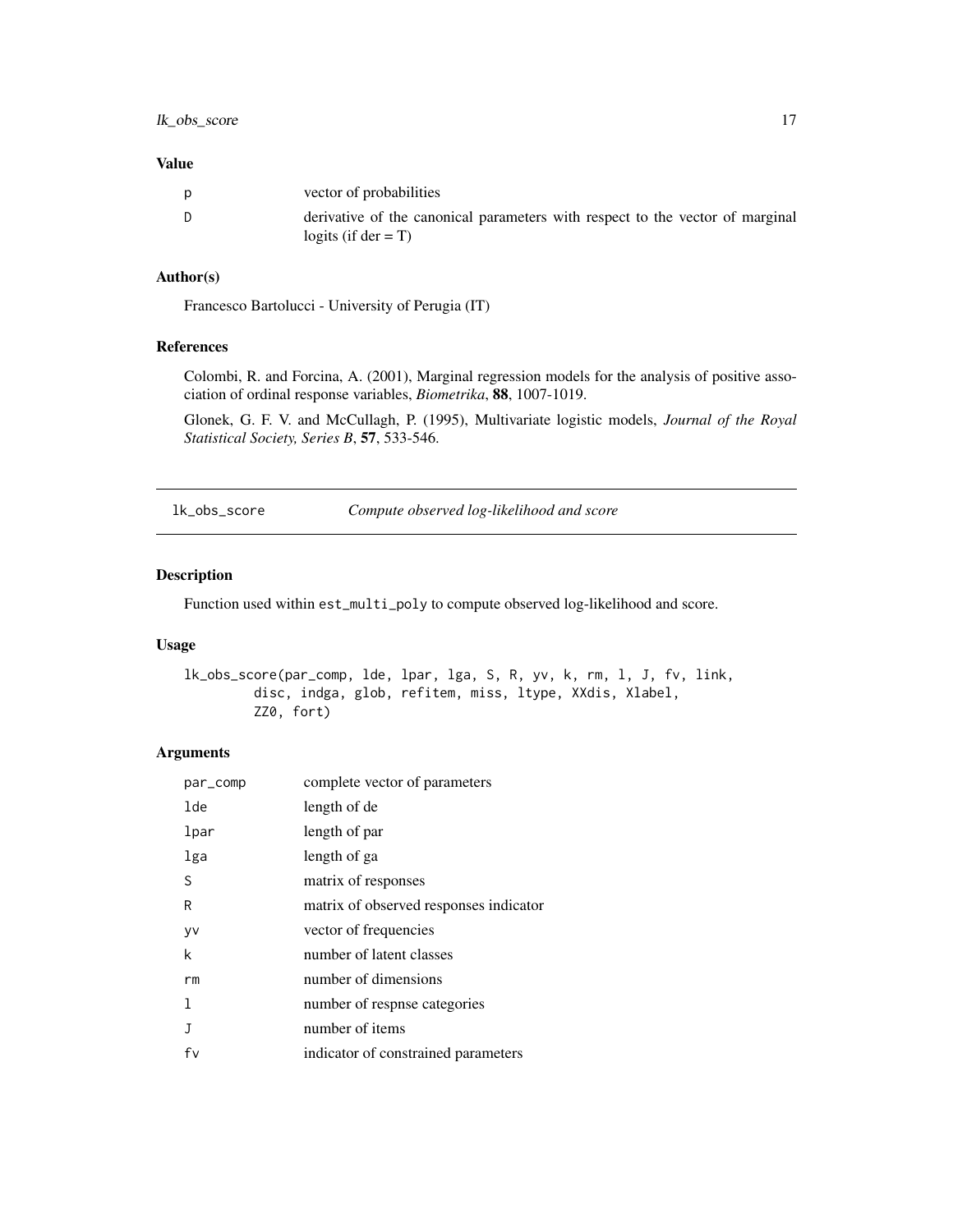<span id="page-17-0"></span>

| link    | link function                                          |
|---------|--------------------------------------------------------|
| disc    | presence of discrimination parameter                   |
| indga   | indicator of gamma parameters                          |
| glob    | indicator of gloabl parametrization for the covariates |
| refitem | vector of reference items                              |
| miss    | indicator of presence of missing responses             |
| ltype   | type of logit                                          |
| XXdis   | array of covariates                                    |
| Xlabel  | indicator for covariate configuration                  |
| ZZ0     | design matrix                                          |
| fort    | to use fortran                                         |

# Value

| 1k | log-likelihood function |
|----|-------------------------|
| SC | score vector            |

#### Author(s)

Francesco Bartolucci - University of Perugia (IT)

lk\_obs\_score\_clust *Compute observed log-likelihood and score*

# Description

Function used within est\_multi\_poly to compute observed log-likelihood and score.

# Usage

lk\_obs\_score\_clust(par\_comp, lde1, lde2, lpar, lga, S, R, kU, kV, rm, l, J, fv, link, disc, indga, refitem, miss, ltype, WWdis, Wlabel, XXdis, Xlabel, ZZ0, clust, fort)

| par_comp         | complete vector of parameters |
|------------------|-------------------------------|
| lde1             | length of de                  |
| 1 <sub>de2</sub> | length of de                  |
| lpar             | length of par                 |
| lga              | length of ga                  |
| <sub>S</sub>     | matrix of responses           |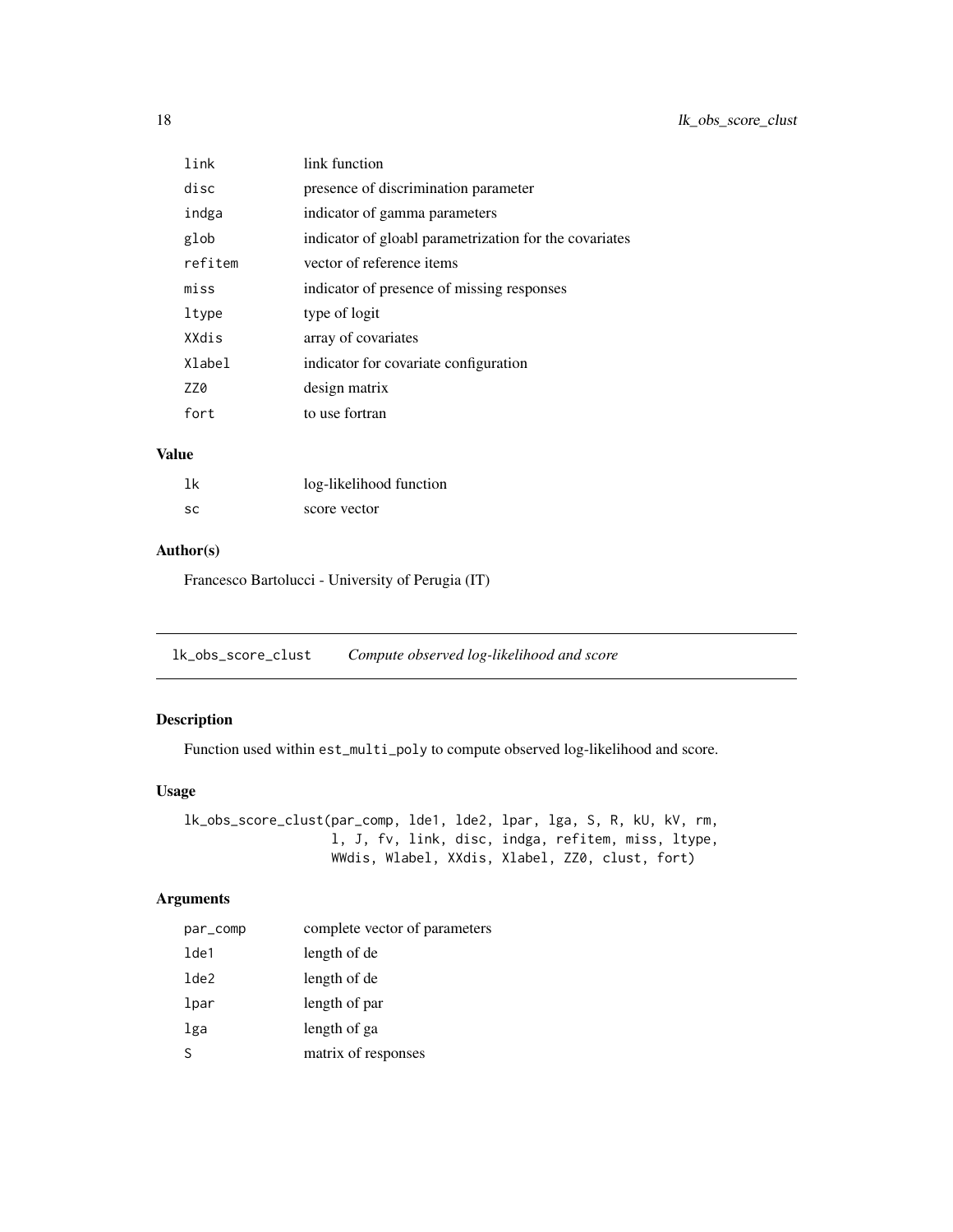# <span id="page-18-0"></span>matr\_glob 19

| R            | matrix of observed responses indicator                    |
|--------------|-----------------------------------------------------------|
| kU           | number of latent classes at cluster level                 |
| k٧           | number of latent classes at individual level              |
| rm           | number of dimensions                                      |
| 1            | number of respnse categories                              |
| $\mathbf{J}$ | number of items                                           |
| fv           | indicator of constrained parameters                       |
| link         | link function                                             |
| disc         | presence of discrimination parameter                      |
| indga        | indicator of gamma parameters                             |
| refitem      | vector of reference items                                 |
| miss         | indicator of presence of missing responses                |
| ltype        | type of logit                                             |
| WWdis        | array of covariates at cluster level                      |
| Wlabel       | indicator for covariate configuration at cluster level    |
| XXdis        | array of covariates at individual level                   |
| Xlabel       | indicator for covariate configuration at individual level |
| ZZ0          | design matrix                                             |
| clust        | vector of cluster indicator for each unit                 |
| fort         | to use fortran                                            |

# Value

| 1k | log-likelihood function |
|----|-------------------------|
| SC | score vector            |

# Author(s)

Francesco Bartolucci - University of Perugia (IT)

| matr_glob | Matrices to compute generalized logits |
|-----------|----------------------------------------|
|-----------|----------------------------------------|

# Description

It provides the matrices used to compute a vector of generalized logits on the basis of a vector of probabilities according to the formula *Co\*log(Ma\*p)*; this is an internal function.

# Usage

 $matrix_glob(1, type = "g")$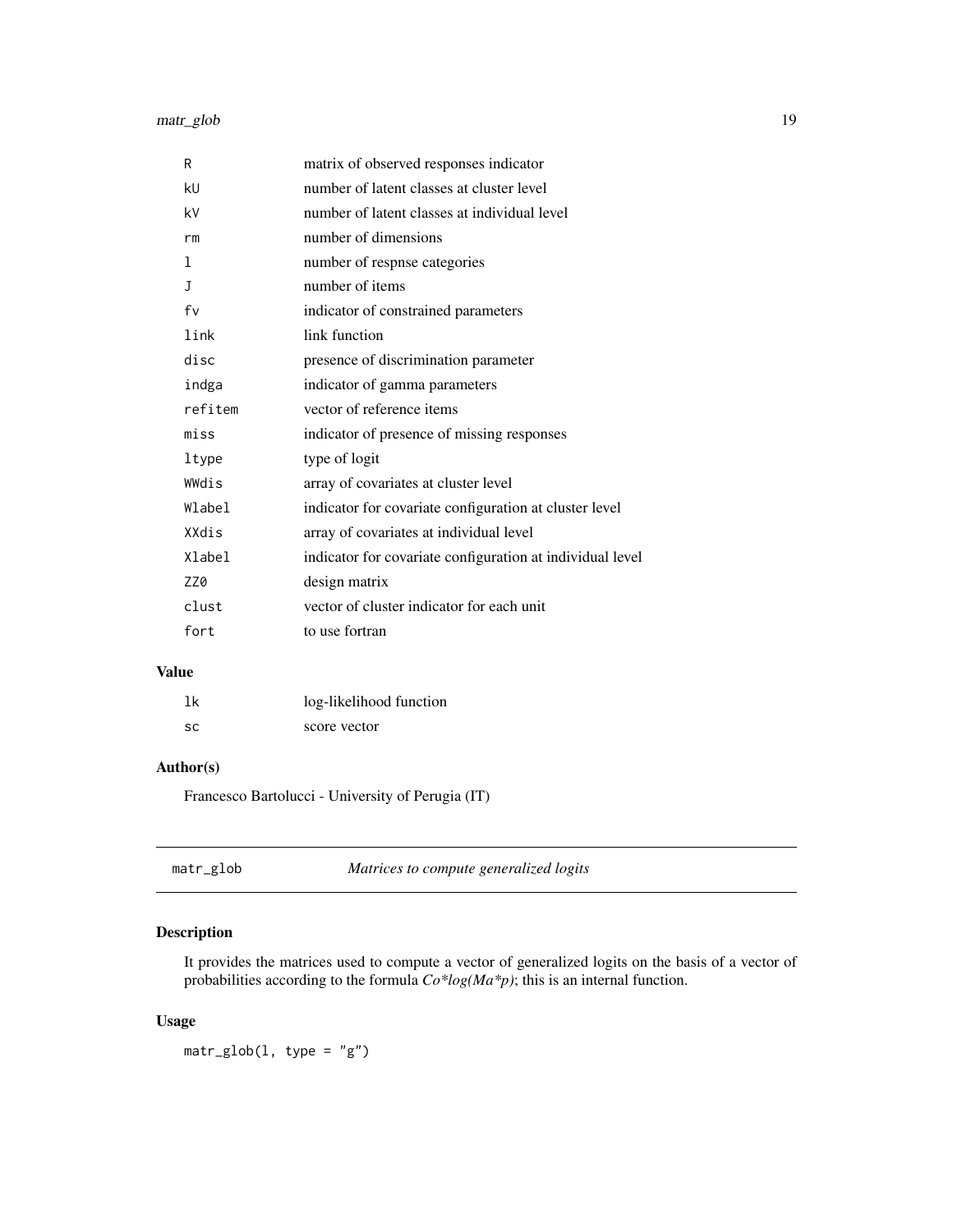#### <span id="page-19-0"></span>Arguments

|      | number of response categories                         |
|------|-------------------------------------------------------|
| type | type of logit $(l = local-logits, g = global-logits)$ |

#### Value

| Co | matrix of contrasts    |
|----|------------------------|
| Мa | marginalization matrix |

# Author(s)

Francesco Bartolucci - University of Perugia (IT)

#### References

Colombi, R. and Forcina, A. (2001), Marginal regression models for the analysis of positive association of ordinal response variables, *Biometrika*, 88, 1007-1019.

Glonek, G. F. V. and McCullagh, P. (1995), Multivariate logistic models, *Journal of the Royal Statistical Society, Series B*, 57, 533-546.

naep *NAEP dataset*

#### Description

This dataset contains the responses of a sample of 1510 examinees to 12 binary items on Mathematics. It has been extrapolated from a larger dataset collected in 1996 by the Educational Testing Service within the National Assessment of Educational Progress (NAEP) project.

# Usage

data(naep)

#### Format

A data frame with 1510 observations on the following 12 items:

Item1 round to thousand place

- Item2 write fraction that represents shaded region
- Item3 multiply two negative integers
- Item4 reason about sample space (number correct)
- Item5 find amount of restaurant tip
- Item6 identify representative sample
- Item7 read dials on a meter
- Item8 find  $(x, y)$  solution of linear equation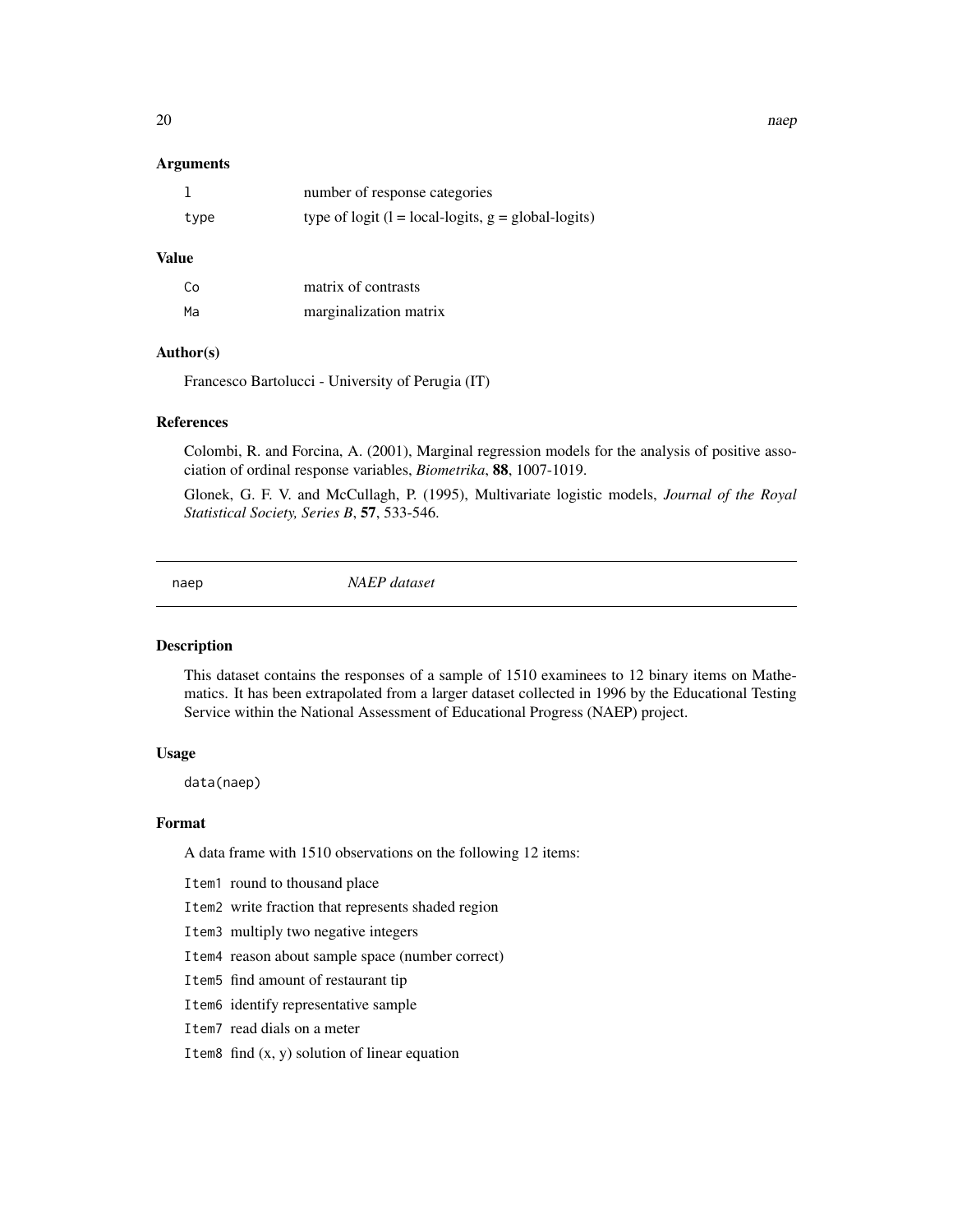<span id="page-20-0"></span>Item9 translate words to symbols

Item10 find number of diagonals in polygon from a vertex

Item11 find perimeter (quadrilateral)

Item12 reason about betweenness

#### References

Bartolucci, F. and Forcina, A. (2005), Likelihood inference on the underlying structure of IRT models. *Psychometrika*, 70, 31-43.

Bartolucci, F. (2007), A class of multidimensional IRT models for testing unidimensionality and clustering items. *Psychometrika*, 72, 141-157.

#### Examples

```
data(naep)
## maybe str(naep)
str(naep)
```
print.class\_item *Print the output of class\_item object*

#### Description

Given the output from class\_item, it is written in a readable form

#### Usage

```
## S3 method for class 'class_item'
print(x, \ldots)
```
# Arguments

|         | output from class_item                            |
|---------|---------------------------------------------------|
| $\cdot$ | further arguments passed to or from other methods |

# Author(s)

Francesco Bartolucci - University of Perugia (IT)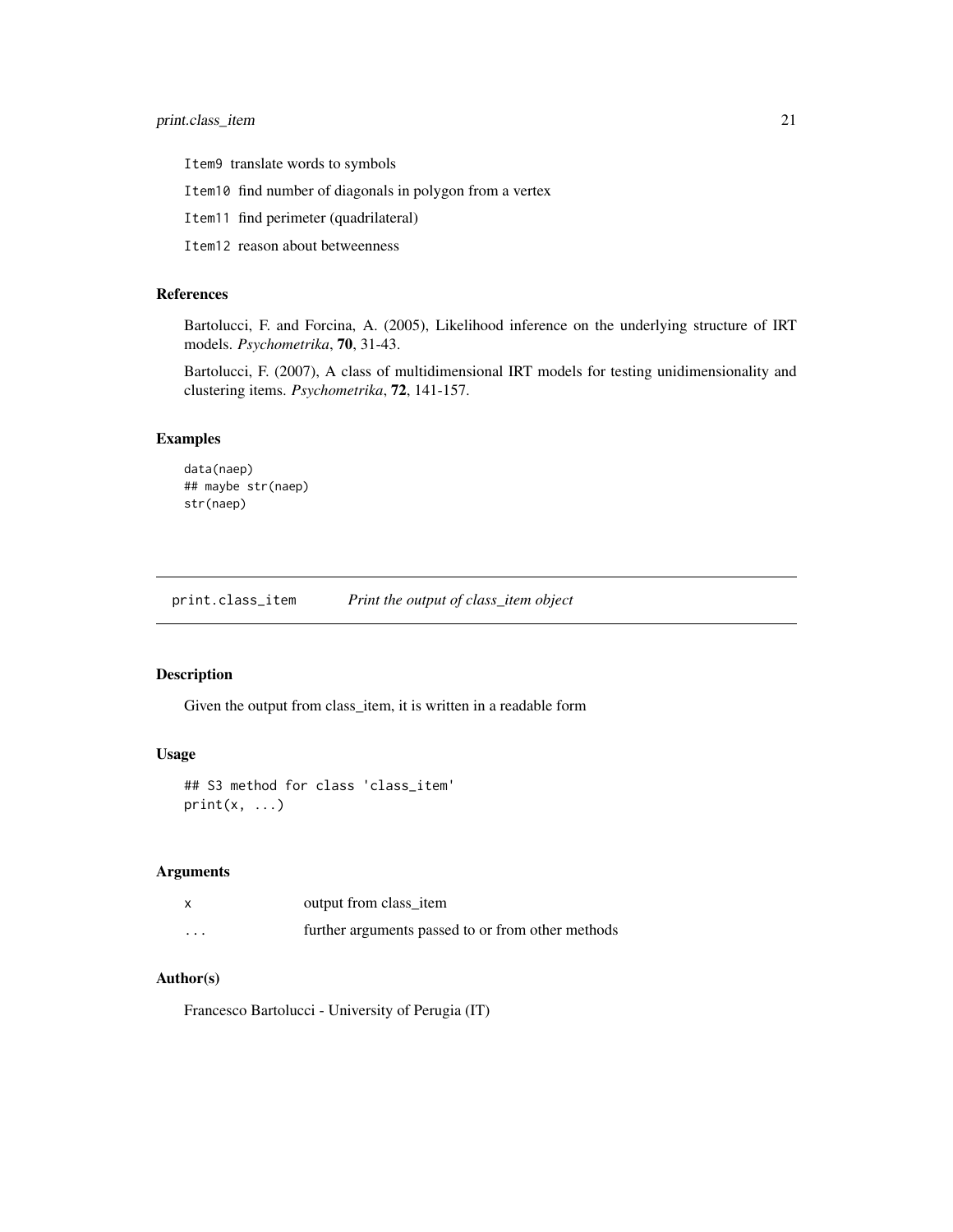<span id="page-21-0"></span>print.est\_multi\_poly *Print the output of est\_multi\_poly object*

#### Description

Given the output from est\_multi\_poly, it is written in a readable form

# Usage

```
## S3 method for class 'est_multi_poly'
print(x, \ldots)
```
#### Arguments

|          | output from est_multi_poly                        |
|----------|---------------------------------------------------|
| $\cdots$ | further arguments passed to or from other methods |

# Author(s)

Francesco Bartolucci - University of Perugia (IT)

```
print.est_multi_poly_clust
```
*Print the output of est\_multi\_poly\_clust object*

# Description

Given the output from est\_multi\_poly\_clust, it is written in a readable form

# Usage

```
## S3 method for class 'est_multi_poly_clust'
print(x, \ldots)
```
# Arguments

| X | output from est_multi_poly_clust                  |
|---|---------------------------------------------------|
| . | further arguments passed to or from other methods |

# Author(s)

Francesco Bartolucci - University of Perugia (IT)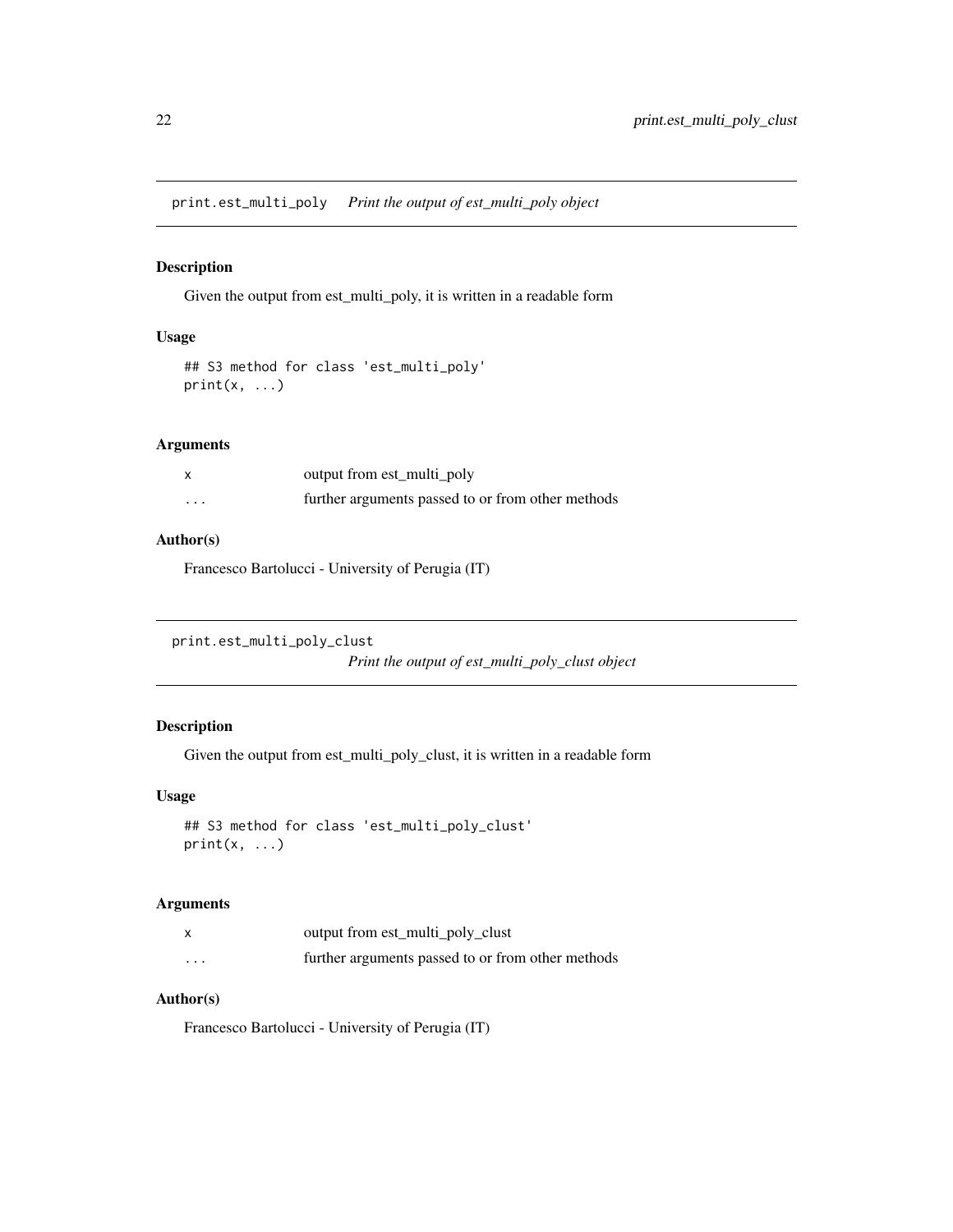<span id="page-22-0"></span>print.test\_dim *Print the output of test\_dim object*

# Description

Given the output from test\_dim, it is written in a readable form

# Usage

```
## S3 method for class 'test_dim'
print(x, \ldots)
```
# Arguments

|          | output from test dim                              |
|----------|---------------------------------------------------|
| $\cdots$ | further arguments passed to or from other methods |

#### Author(s)

Francesco Bartolucci - University of Perugia (IT)

```
prob_multi_glob Global probabilities
```
# Description

It provides matrix of probabilities under different parametrizations.

# Usage

```
prob_multi_glob(X, model, be, ind=(1:dim(X)[3]))
```
# Arguments

| X     | array of all distinct covariate configurations           |
|-------|----------------------------------------------------------|
| model | type of logit $(g = global, l = local, m = multinomial)$ |
| be    | initial vector of regression coefficients                |
| ind   | vector to link responses to covariates                   |

# Value

| Pdis         | matrix of distinct probability vectors                       |
|--------------|--------------------------------------------------------------|
| $\mathsf{P}$ | matrix of the probabilities for each covariate configuration |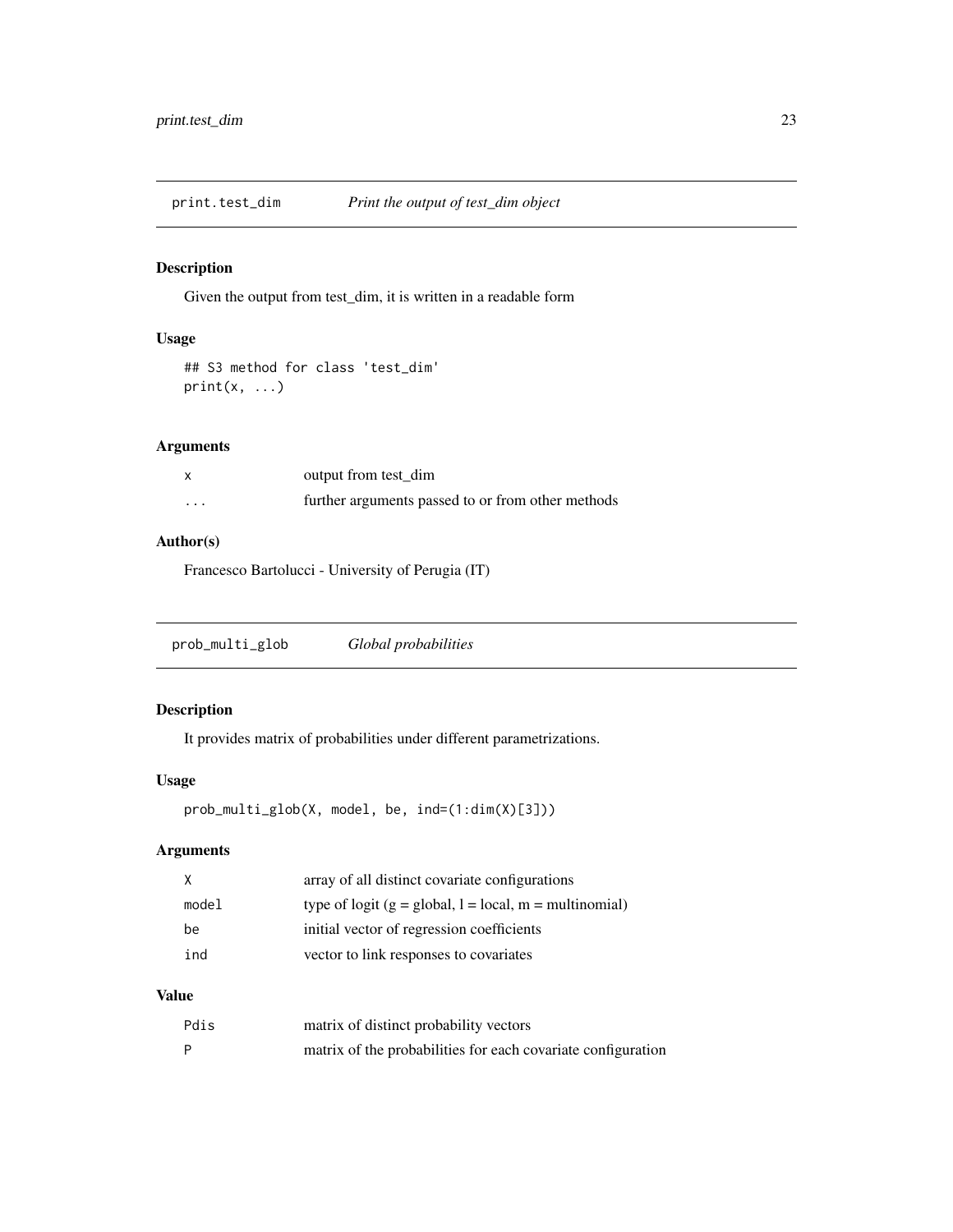#### <span id="page-23-0"></span>Author(s)

Francesco Bartolucci - University of Perugia (IT)

# References

Colombi, R. and Forcina, A. (2001), Marginal regression models for the analysis of positive association of ordinal response variables, *Biometrika*, 88, 1007-1019.

Glonek, G. F. V. and McCullagh, P. (1995), Multivariate logistic models, *Journal of the Royal Statistical Society, Series B*, 57, 533-546.

search.model *Search for the global maximum of the log-likelihood*

# Description

It search for the global maximum of the log-likelihood given a vector of possible number of classes to try for.

# Usage

```
search.model(S, yy = rep(1, ns), kv, X = NULL, link = 0, disc = 0,
             difl = 0, multi = 1:J, fort = FALSE, tol = 10^{\circ}-10,
             nrep = 2, glob = FALSE, disp=FALSE)
```

| S     | matrix of all response sequences observed at least once in the sample and listed<br>row-by-row (use 999 for missing response)                                                                                                                                                                                                                           |
|-------|---------------------------------------------------------------------------------------------------------------------------------------------------------------------------------------------------------------------------------------------------------------------------------------------------------------------------------------------------------|
| yv    | vector of the frequencies of every response configuration in S                                                                                                                                                                                                                                                                                          |
| kv    | vector of the possible numbers of latent classes                                                                                                                                                                                                                                                                                                        |
| X     | matrix of covariates that affects the weights                                                                                                                                                                                                                                                                                                           |
| link  | type of link function $(1 = \text{global logits}, 2 = \text{local logits})$ ; with global logits the<br>Graded Response model results; with local logits the Partial Credit results (with<br>dichotomous responses, global logits is the same as using local logits resulting<br>in the Rasch or the 2PL model depending on the value assigned to disc) |
| disc  | indicator of constraints on the discriminating indices $(0 = \text{all equal to one}, 1 =$<br>free)                                                                                                                                                                                                                                                     |
| dir1  | indicator of constraints on the difficulty levels $(0 = free, 1 = rating scale parametriza-$<br>tion)                                                                                                                                                                                                                                                   |
| multi | matrix with a number of rows equal to the number of dimensions and elements<br>in each row equal to the indices of the items measuring the dimension corre-<br>sponding to that row                                                                                                                                                                     |
| fort  | to use fortran routines when possible                                                                                                                                                                                                                                                                                                                   |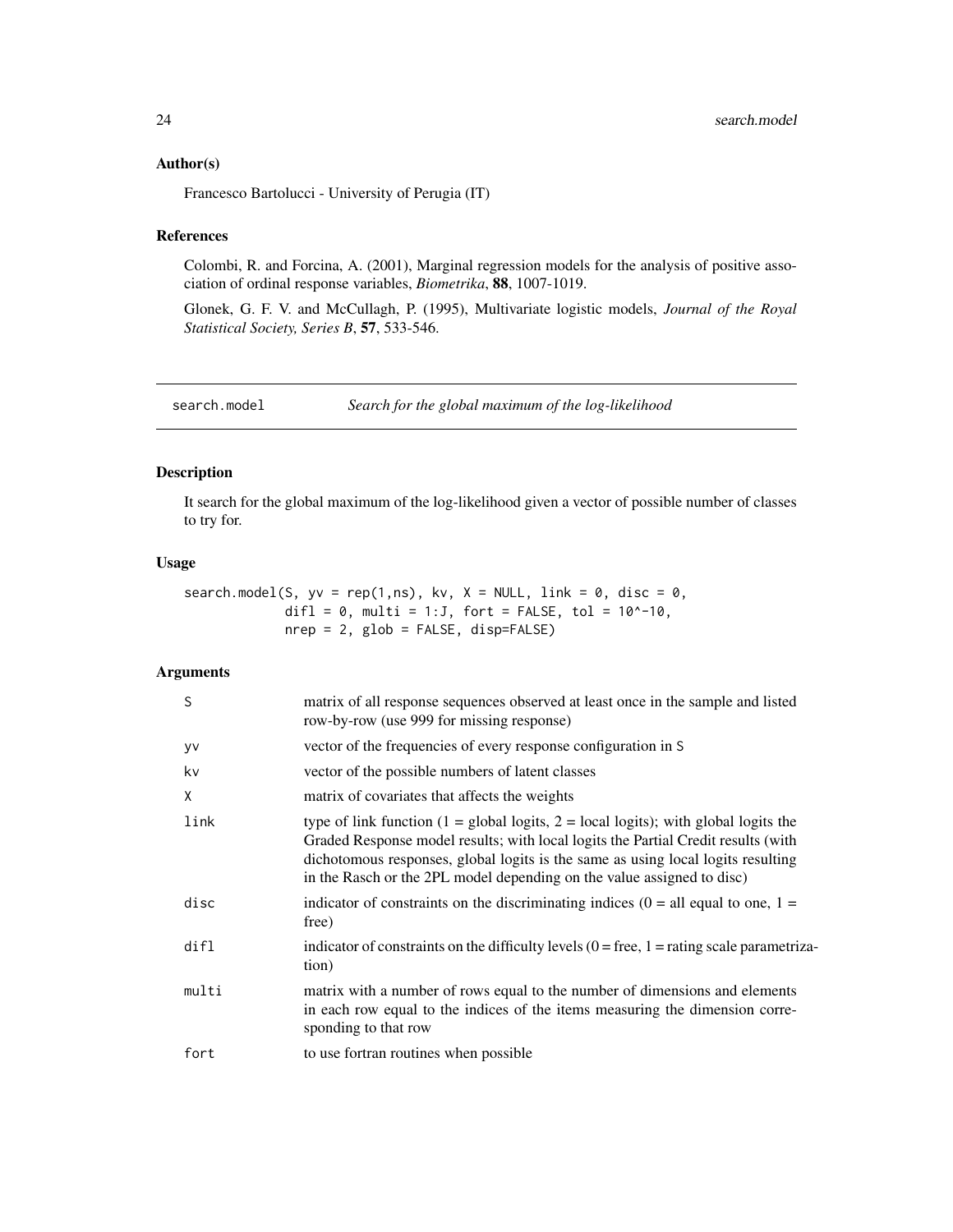# <span id="page-24-0"></span>standard.matrix 25

| tol  | tolerance level for checking convergence of the algorithm as relative difference<br>between consecutive log-likelihoods |
|------|-------------------------------------------------------------------------------------------------------------------------|
| nrep | number of repetitions of each random initialization                                                                     |
| glob | to use global logits in the covariates                                                                                  |
| disp | to dispaly partial output                                                                                               |

# Value

| out.single | output of each single model (as from est_multi_poly) for each k in kv |
|------------|-----------------------------------------------------------------------|
| bicv       | value of BIC index for each k in ky                                   |
| lkv        | value of log-likelihood for each k in kv                              |

# Author(s)

Francesco Bartolucci, Silvia Bacci, Michela Gnaldi - University of Perugia (IT)

#### References

Bartolucci, F. (2007), A class of multidimensional IRT models for testing unidimensionality and clustering items, *Psychometrika*, 72, 141-157.

Bacci, S., Bartolucci, F. and Gnaldi, M. (2012), A class of Multidimensional Latent Class IRT models for ordinal polytomous item responses, *Technical report*, http://arxiv.org/abs/1201.4667.

#### Examples

```
## Not run:
## Search Multidimensional LC IRT models for binary responses
# Aggregate data
data(naep)
X = as_matrix(naep)out = <math>aggr</math> (data(X))S = out\dot{a}ta\_dis
yv = out$freq
# Define matrix to allocate each item on one dimension
multi1 = rbind(c(1, 2, 9, 10), c(3, 5, 8, 11), c(4, 6, 7, 12))out2 = search.model(S, yv = yv, kv=c(1:4), multi=multi1)
## End(Not run)
```
standard.matrix *Standardization of a matrix of support points on the basis of a vector of probabilities*

#### Description

Given a matrix of support points X and a corresponding vector of probabilities piv it computes the mean for each dimension, the variance covariance matrix, the correlation matrix, Spearman correlation matrix, and the standarized matrix Y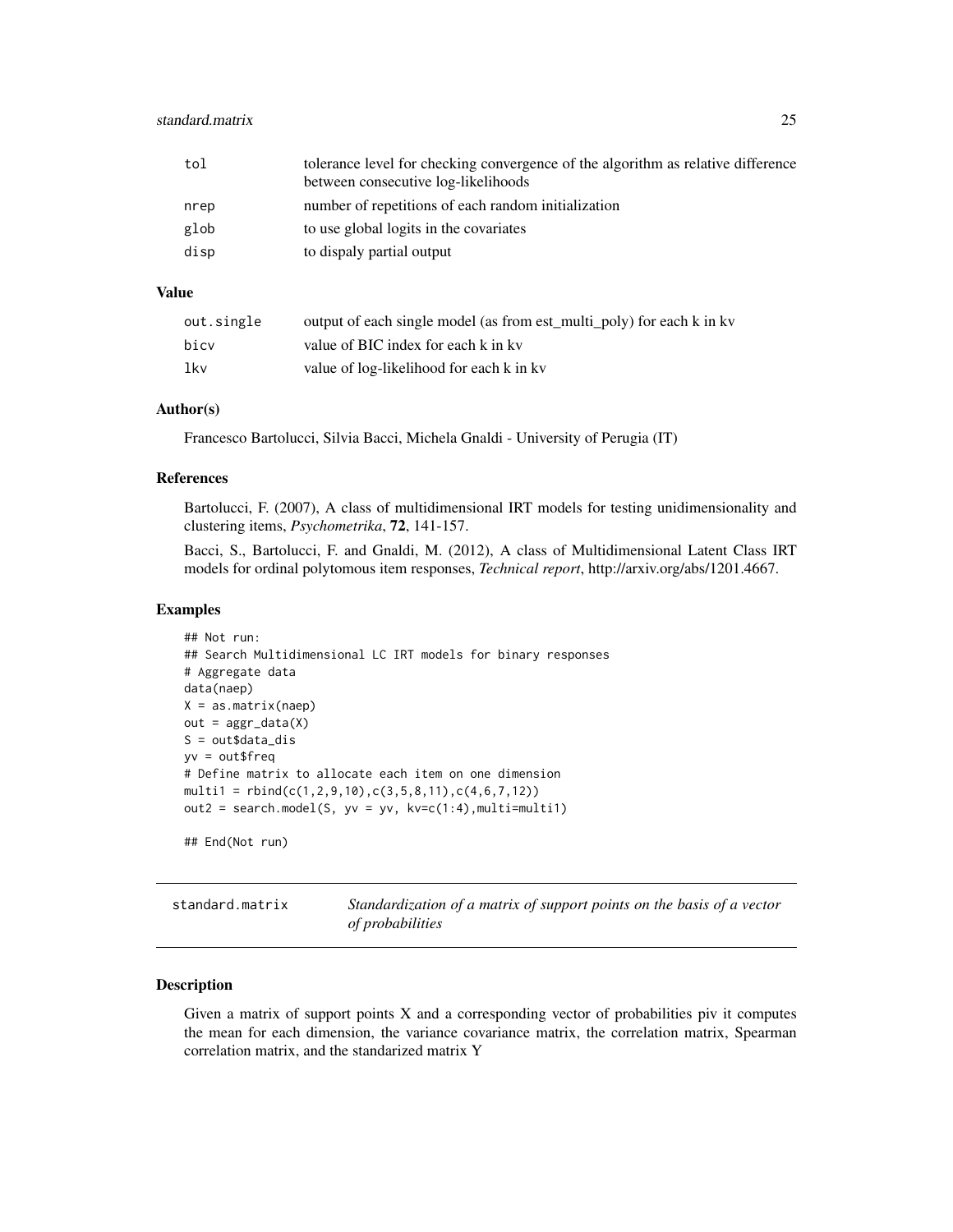#### Usage

standard.matrix(X,piv)

#### Arguments

|     | matrix of support points for the distribution included row by row         |
|-----|---------------------------------------------------------------------------|
| piv | vector of probabilities with the same number of elements as the rows of X |

# Value

| mu   | vector of the means                   |
|------|---------------------------------------|
|      | variance-covariance matrix            |
| si2  | vector of the variances               |
| si   | vector of standard deviations         |
| Cor  | Braives-Pearson correlation matrix    |
| Sper | Spearman correlation matrix           |
|      | matrix of standardized support points |

#### Author(s)

Francesco Bartolucci, Silvia Bacci, Michela Gnaldi - University of Perugia (IT)

#### Examples

```
## Example of standardization of a randomly generated distribution
X = matrix(rnorm(100), 20, 5)piv = runif(20); piv = piv/sum(piv)
out = standard.matrix(X,piv)
```
summary.class\_item *Print the output of class\_item object*

# Description

Given the output from class\_item, it is written in a readable form

# Usage

```
## S3 method for class 'class_item'
summary(object, ...)
```

| object  | output from class_item                            |
|---------|---------------------------------------------------|
| $\cdot$ | further arguments passed to or from other methods |

<span id="page-25-0"></span>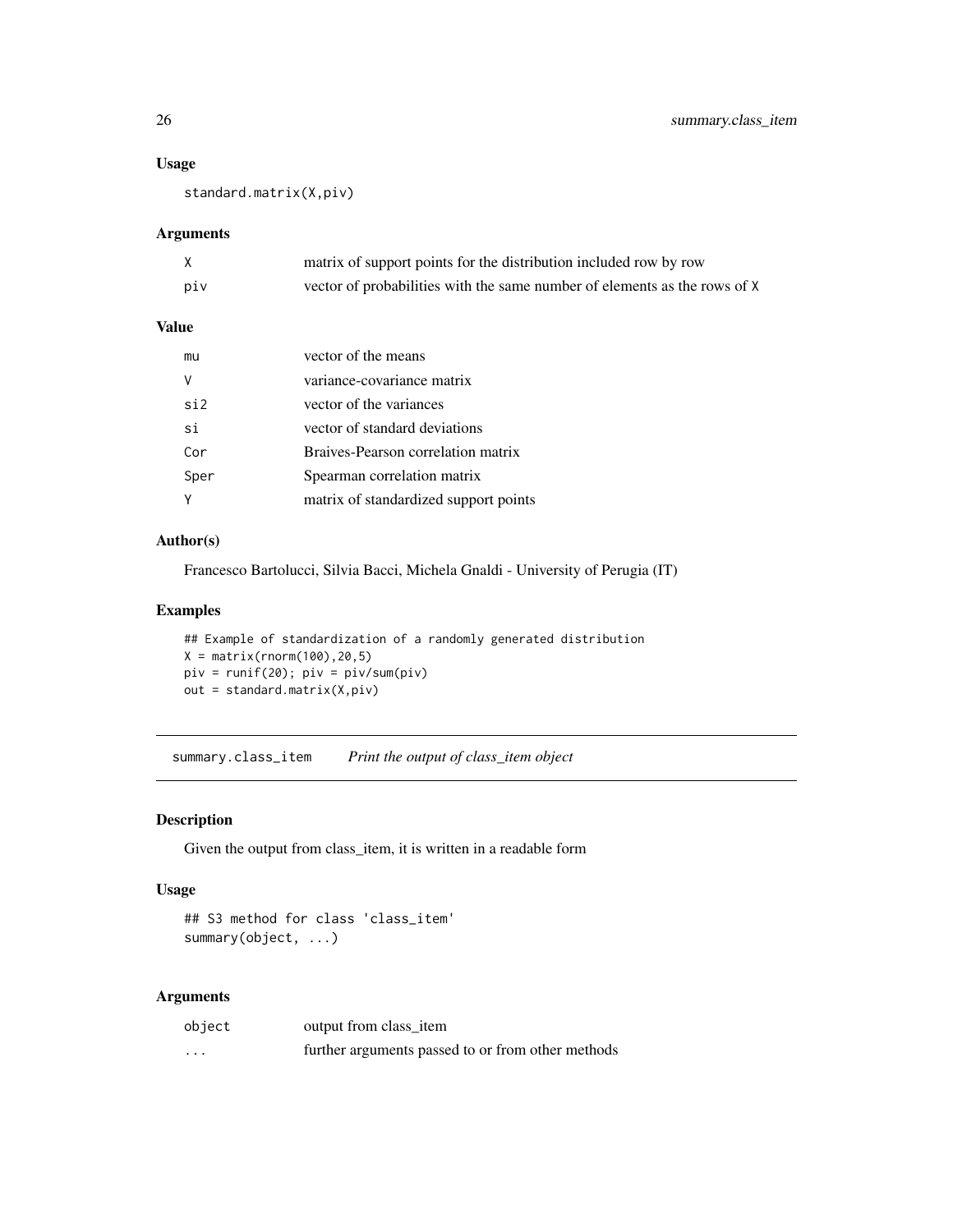# <span id="page-26-0"></span>Value

table summary of all the results

# Author(s)

Francesco Bartolucci - University of Perugia (IT)

summary.est\_multi\_poly

*Print the output of test\_dim object*

# Description

Given the output from est\_multi\_poly, it is written in a readable form

# Usage

```
## S3 method for class 'est_multi_poly'
summary(object, ...)
```
#### Arguments

| object                  | output from est_multi_poly                        |
|-------------------------|---------------------------------------------------|
| $\cdot$ $\cdot$ $\cdot$ | further arguments passed to or from other methods |

# Author(s)

Francesco Bartolucci - University of Perugia (IT)

summary.est\_multi\_poly\_clust

*Print the output of est\_multi\_poly\_clust object*

#### Description

Given the output from est\_multi\_poly\_clust, it is written in a readable form

# Usage

```
## S3 method for class 'est_multi_poly_clust'
summary(object, ...)
```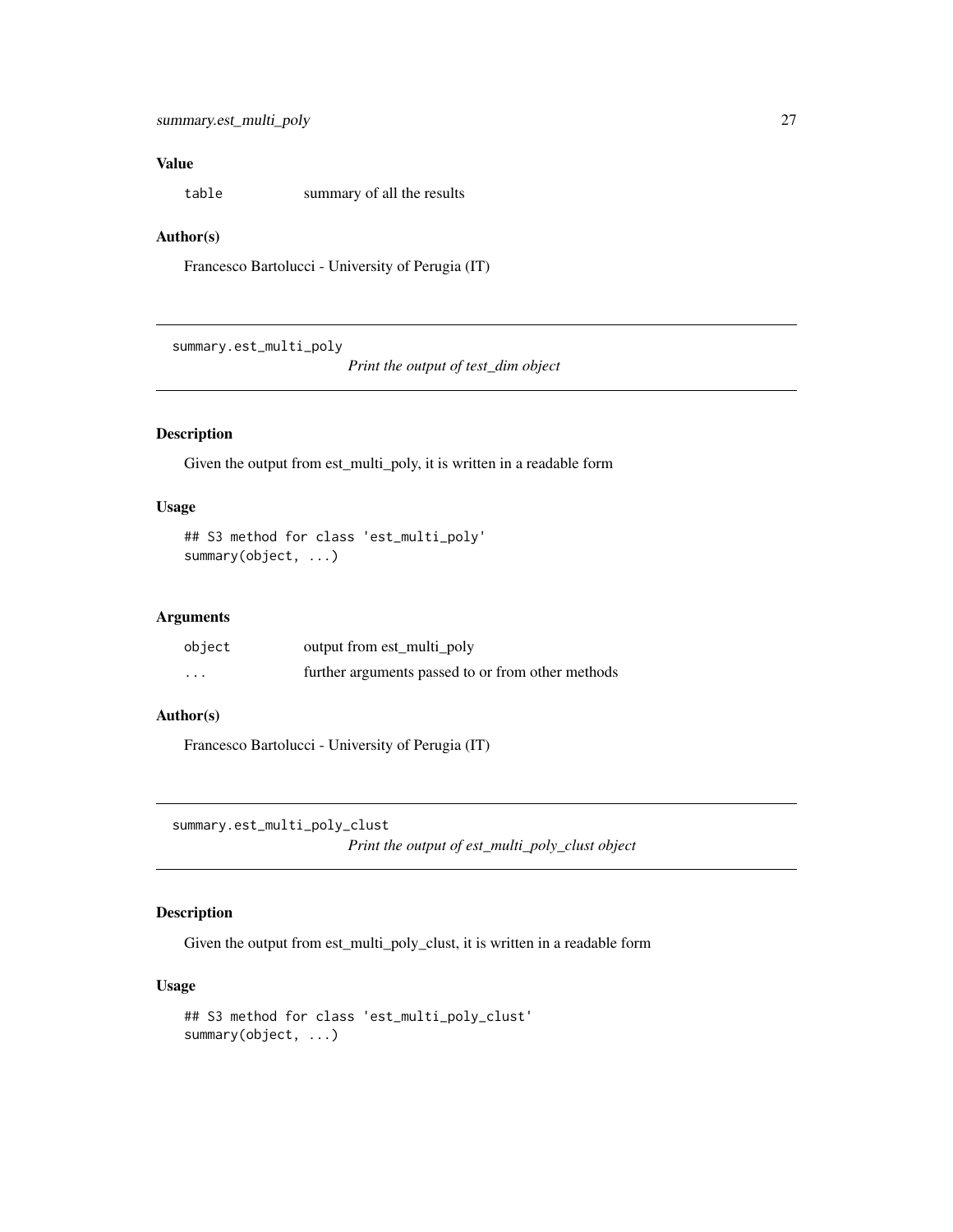# <span id="page-27-0"></span>Arguments

| object   | output from est_multi_poly_clust                  |
|----------|---------------------------------------------------|
| $\cdots$ | further arguments passed to or from other methods |

# Author(s)

Francesco Bartolucci - University of Perugia (IT)

summary.test\_dim *Print the output of test\_dim object*

# Description

Given the output from test\_dim, it is written in a readable form

# Usage

```
## S3 method for class 'test_dim'
summary(object, ...)
```
# Arguments

| object   | output from test dim                              |
|----------|---------------------------------------------------|
| $\cdots$ | further arguments passed to or from other methods |

# Value

```
table summary of all the results
```
# Author(s)

Francesco Bartolucci - University of Perugia (IT)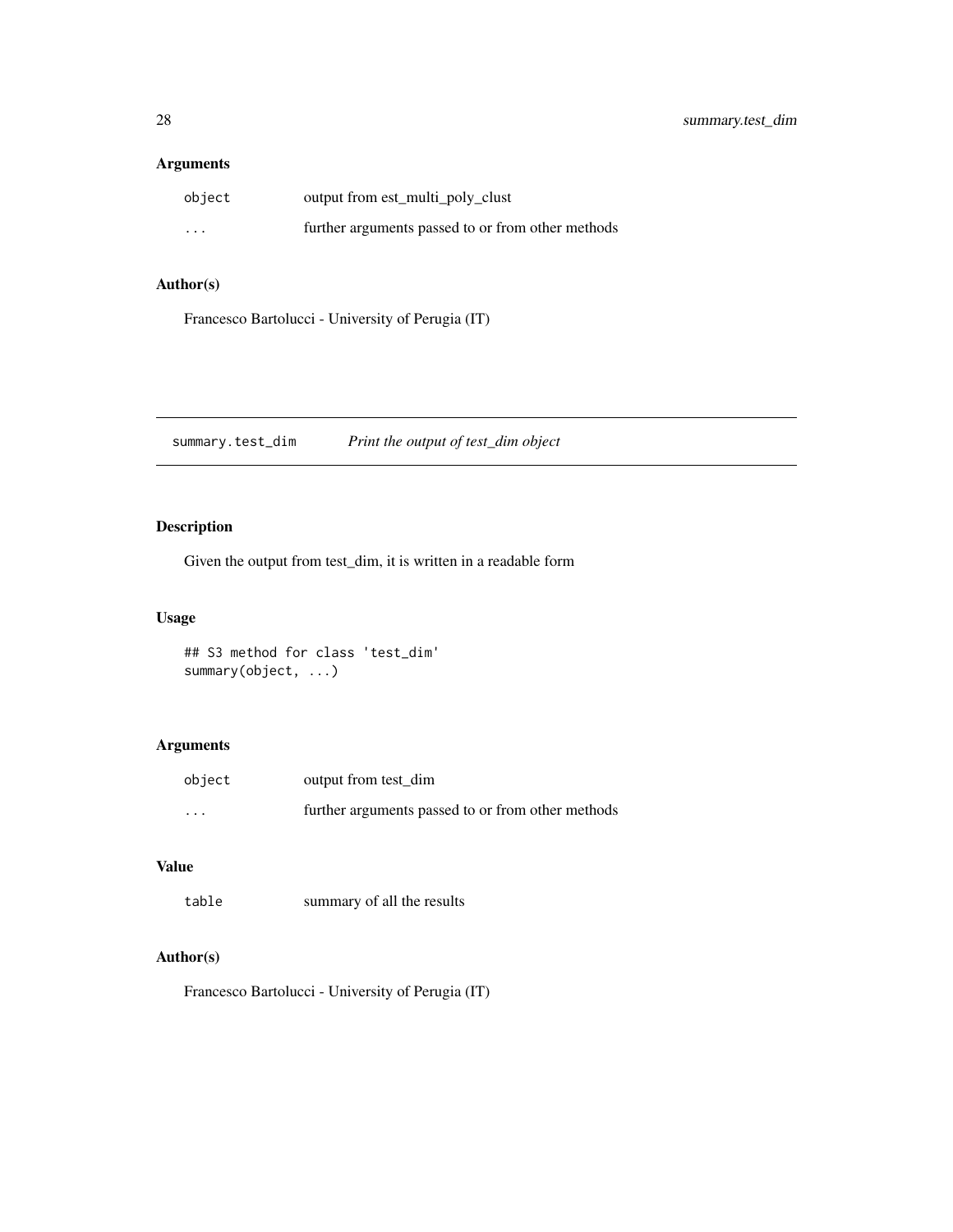<span id="page-28-0"></span>

# Description

The function tests a certain multidimensional model (restricted model) against a larger multidimensional model based on a higher number of dimensions. A typical example is testing a unidimensional model (and then the hypothesis of unidimensionality) against a bidimensional model. Both models are estimated by est\_multi\_poly.

#### Usage

```
test_dim(S, yv, k, link = 1, disc = 0, difl = 0, multi0 = 1:J,
         multi1, tol = 10^{\circ}-10, disp = FALSE)
```
# Arguments

| S      | matrix of all response sequences observed at least once in the sample and listed<br>row-by-row (use 999 for missing response)                                                                                                                                                                                                                           |
|--------|---------------------------------------------------------------------------------------------------------------------------------------------------------------------------------------------------------------------------------------------------------------------------------------------------------------------------------------------------------|
| yv     | vector of the frequencies of every response configuration in S                                                                                                                                                                                                                                                                                          |
| k      | number of ability levels (or latent classes)                                                                                                                                                                                                                                                                                                            |
| link   | type of link function $(1 = \text{global logits}, 2 = \text{local logits})$ ; with global logits the<br>Graded Response model results; with local logits the Partial Credit results (with<br>dichotomous responses, global logits is the same as using local logits resulting<br>in the Rasch or the 2PL model depending on the value assigned to disc) |
| disc   | indicator of constraints on the discriminating indices ( $0 =$ all equal to one, $1 =$<br>free)                                                                                                                                                                                                                                                         |
| dir1   | indicator of constraints on the difficulty levels $(0 = free, 1 = rating scale parametriza-$<br>tion)                                                                                                                                                                                                                                                   |
| multi0 | matrix specifying the multidimensional structure of the restricted model                                                                                                                                                                                                                                                                                |
| multi1 | matrix specifying the multidimensional structure of the larger model                                                                                                                                                                                                                                                                                    |
| tol    | tolerance level for checking convergence of the algorithm as relative difference<br>between consecutive log-likelihoods                                                                                                                                                                                                                                 |
| disp   | to display intermediate output                                                                                                                                                                                                                                                                                                                          |

# Value

| out0 | output for the restricted model obtained from est_multi_poly |
|------|--------------------------------------------------------------|
| out1 | output for the larger model obtained from est_multi_poly     |
| dev  | likelihood ratio statistic                                   |
| df   | number of degrees of freedom of the test                     |
| pv   | <i>p</i> -value for the test                                 |
| call | command used to call the function                            |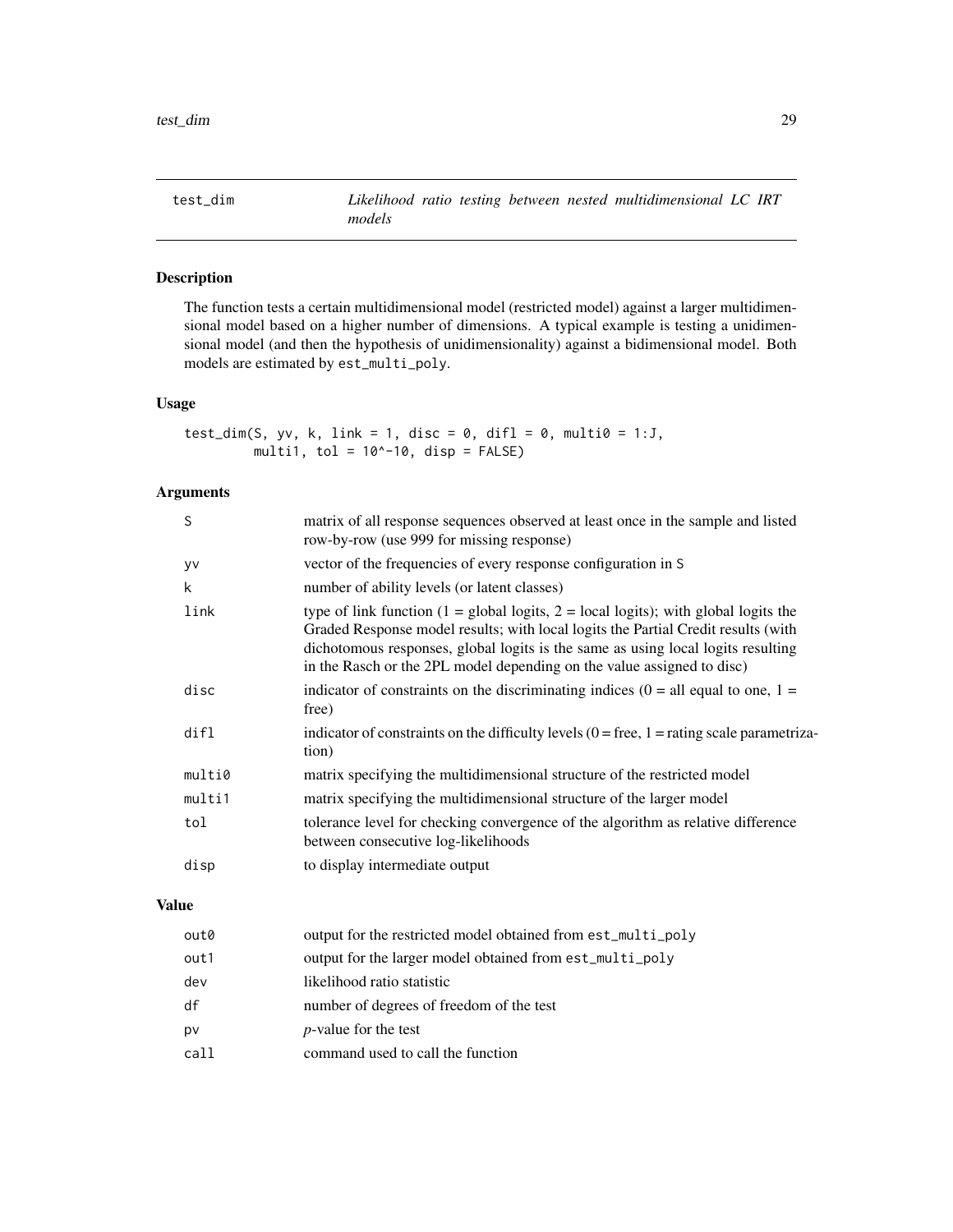#### Author(s)

Francesco Bartolucci, Silvia Bacci, Michela Gnaldi - University of Perugia (IT)

#### References

Bartolucci, F. (2007), A class of multidimensional IRT models for testing unidimensionality and clustering items, *Psychometrika*, 72, 141-157.

Bacci, S., Bartolucci, F. and Gnaldi, M. (2012), A class of Multidimensional Latent Class IRT models for ordinal polytomous item responses, *Technical report*, http://arxiv.org/abs/1201.4667.

# Examples

```
## Computation of the LR statistic testing unidimensionality on HADS data
# Aggregate data
data(hads)
X = as.matrix(hads)
out = aggr_data(X)S = out$data_dis
yv = out$freq
# Define matrix to allocate each item on one dimension
multi1 = rbind(c(2,6,7,8,10,11,12),c(1,3,4,5,9,13,14))
# Compare unidimensional vs bidimensional Graded Response models with free
# discrimination and free difficulty parameters
# with less severe tollerance level (to be increased)
out = test_dim(S,yv,k=3,link=1,disc=1,multi1=multi1,tol=5*10^-4)
```